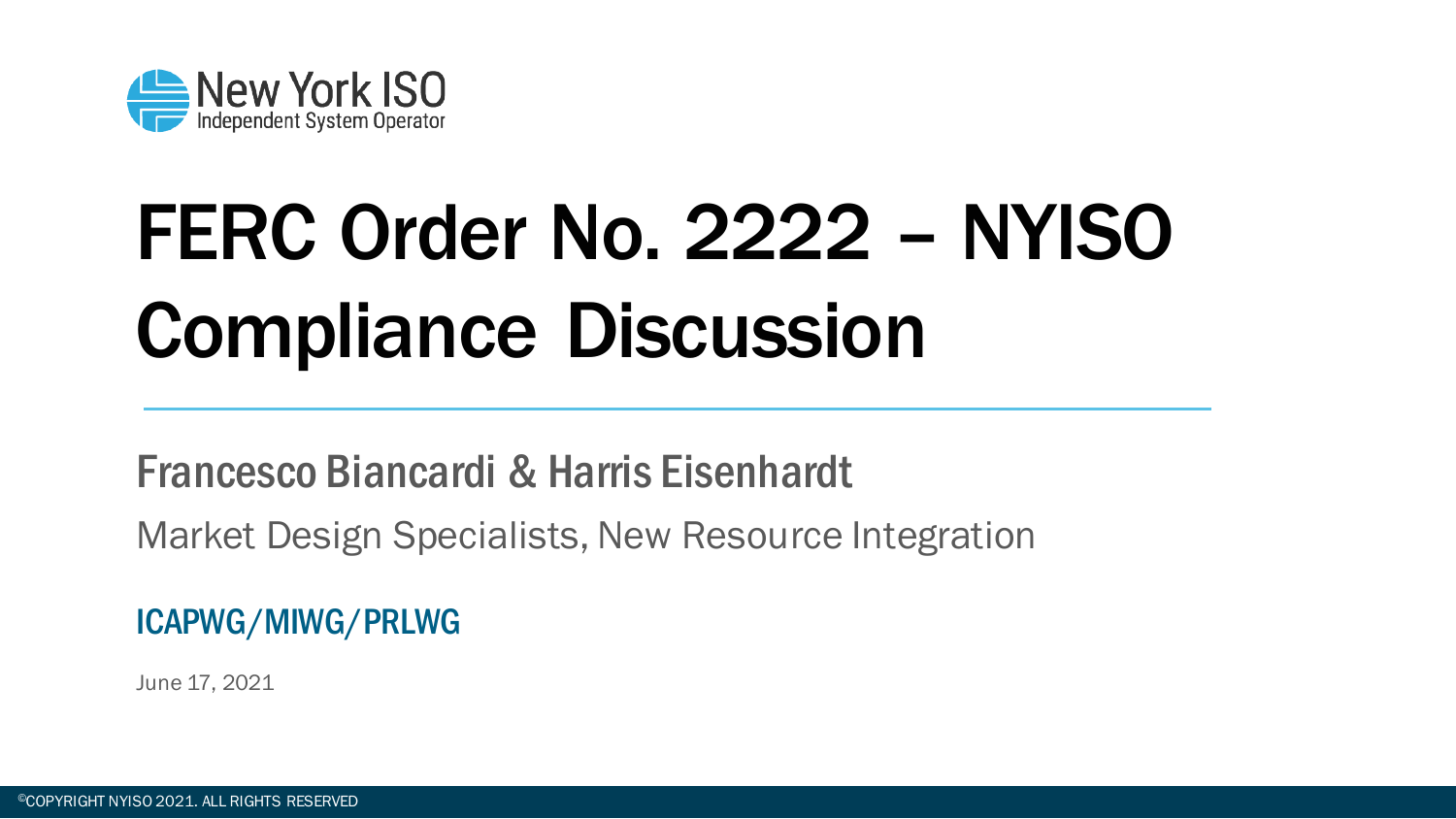### Agenda

### **FERC Order No. 2222**

- Background
- Summary
- NYISO Requirements

#### • NYISO Compliance Summary

**Next Steps** 

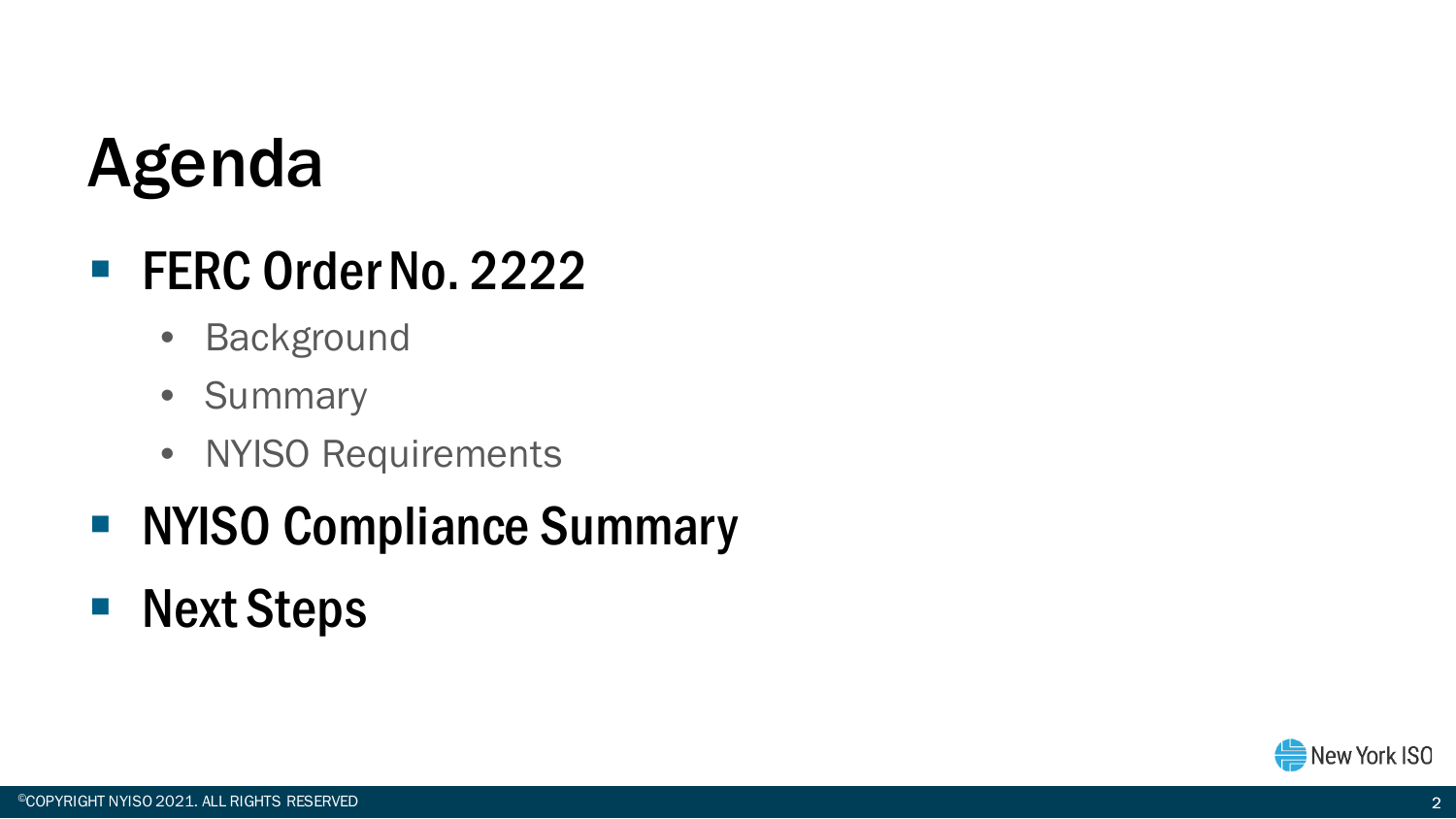# FERC Order No. 2222

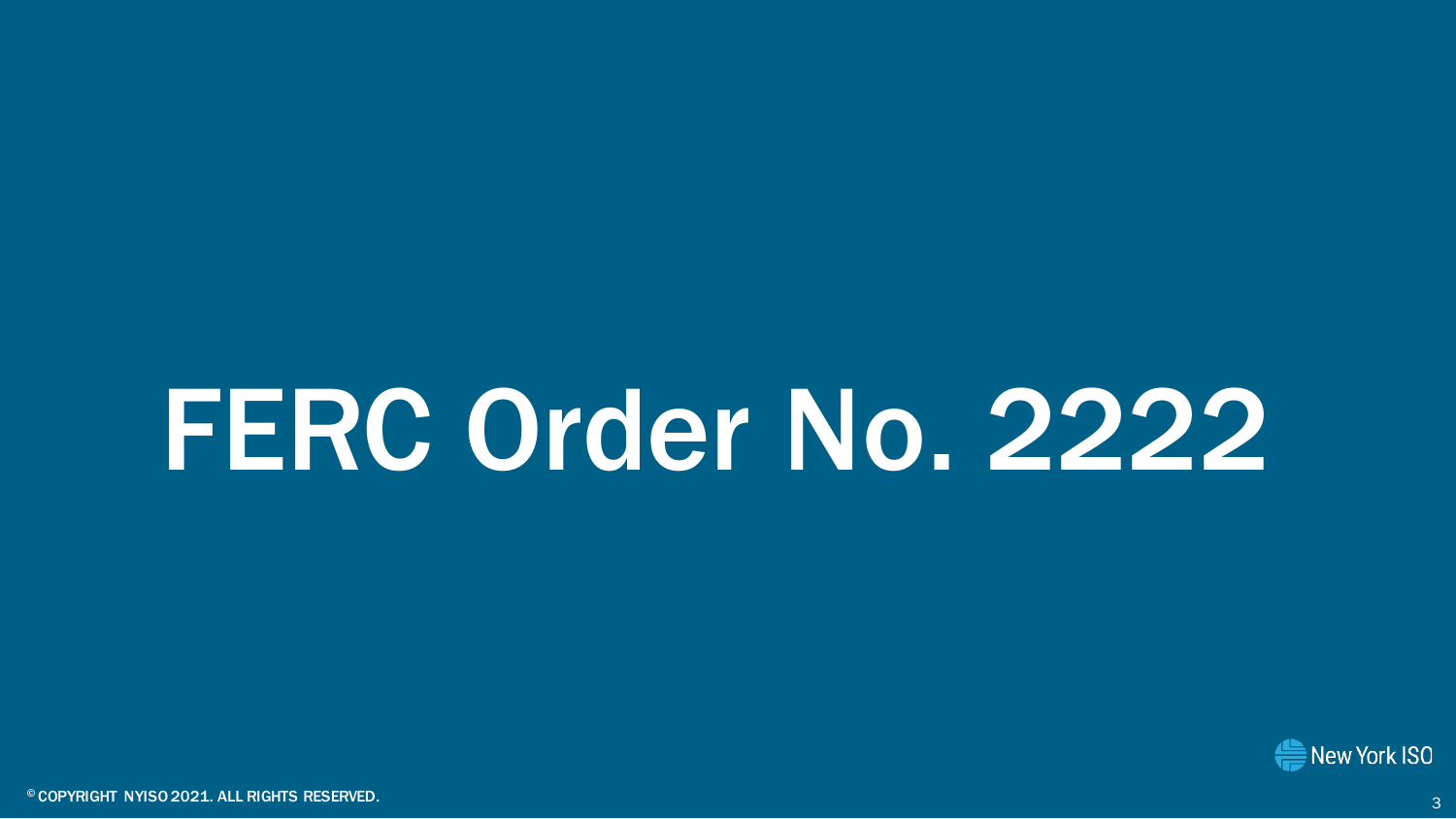### Background

- The NYISO proposed a comprehensive participation model for DER and Aggregation in June 2019.
	- FERC accepted the NYISO's tariff revisions in January 2020. $1$
- FERC subsequently issued Order No. 2222 (Participation of Distributed Energy Resource Aggregations in Markets Operated by RTOs and ISOs) on September 17, 2020.2

<sup>1</sup> New York Indep. Sys. Operator, Inc., Order Accepting Tariff Revisions and Directing Compliance Filing and Informational Report, 170 FERC ¶ 61,033 (Jan. 23, 2020).

<sup>2</sup> Participation of Distributed Energy Resource Aggregations in Market Operated by Regional Transmission Organizations and Independent System Operators, Order No. 2222, 172 FERC ¶ 61,247 (Sept. 17, 2020).New York ISO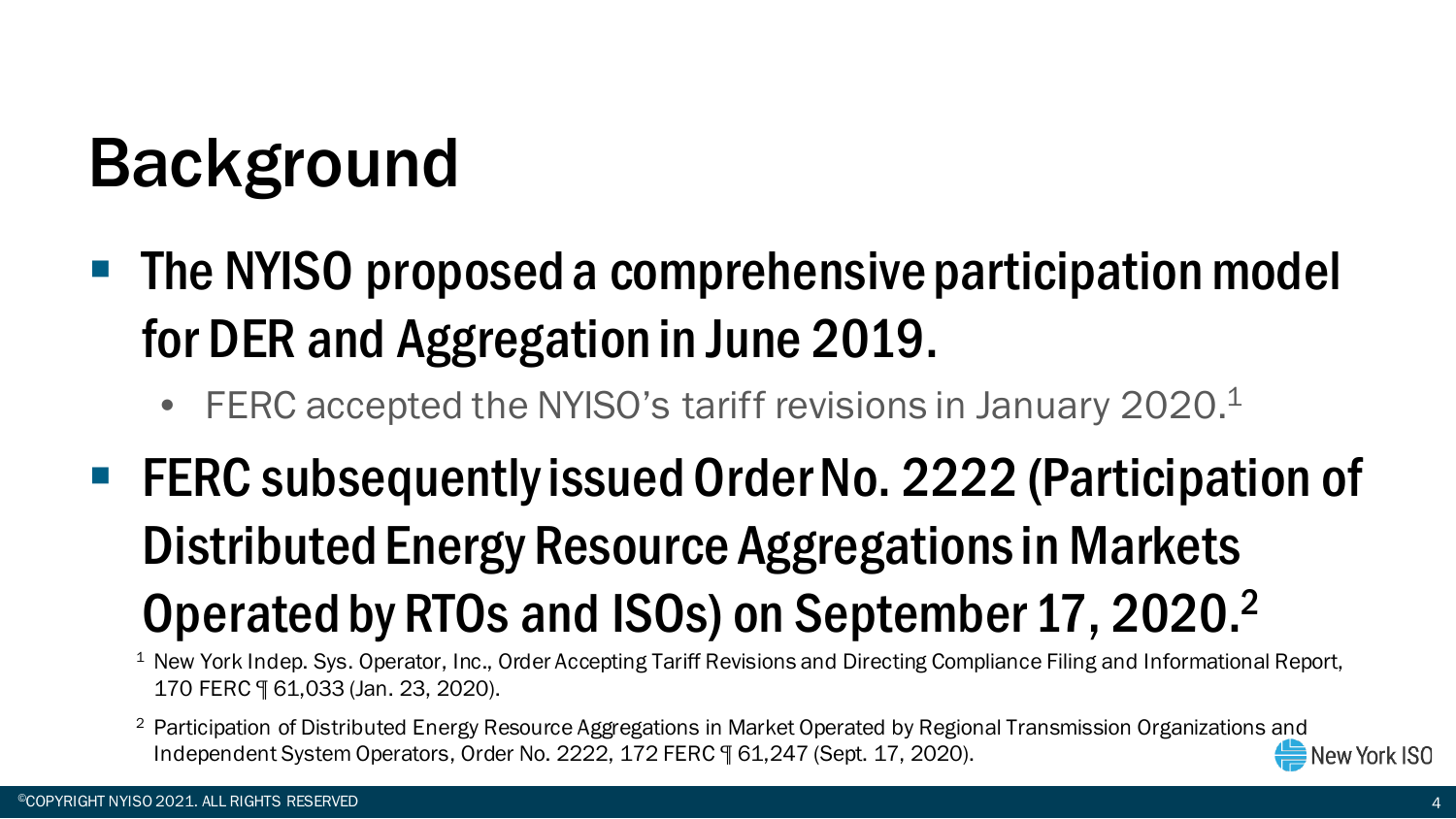## FERC Order No. 2222 Summary

- **The rule requires ISOs and RTOs to permit DER participation** alongside traditional resources in the organized wholesale markets through aggregations.
	- Order No. 2222 anticipates DER will provide a variety of benefits including: lower costs for consumers through enhanced competition, more grid flexibility and resilience, and more innovation within the electric power industry.
- DER must be permitted to aggregate in order to satisfy minimum size and performance requirements that each may not be able to meet individually.

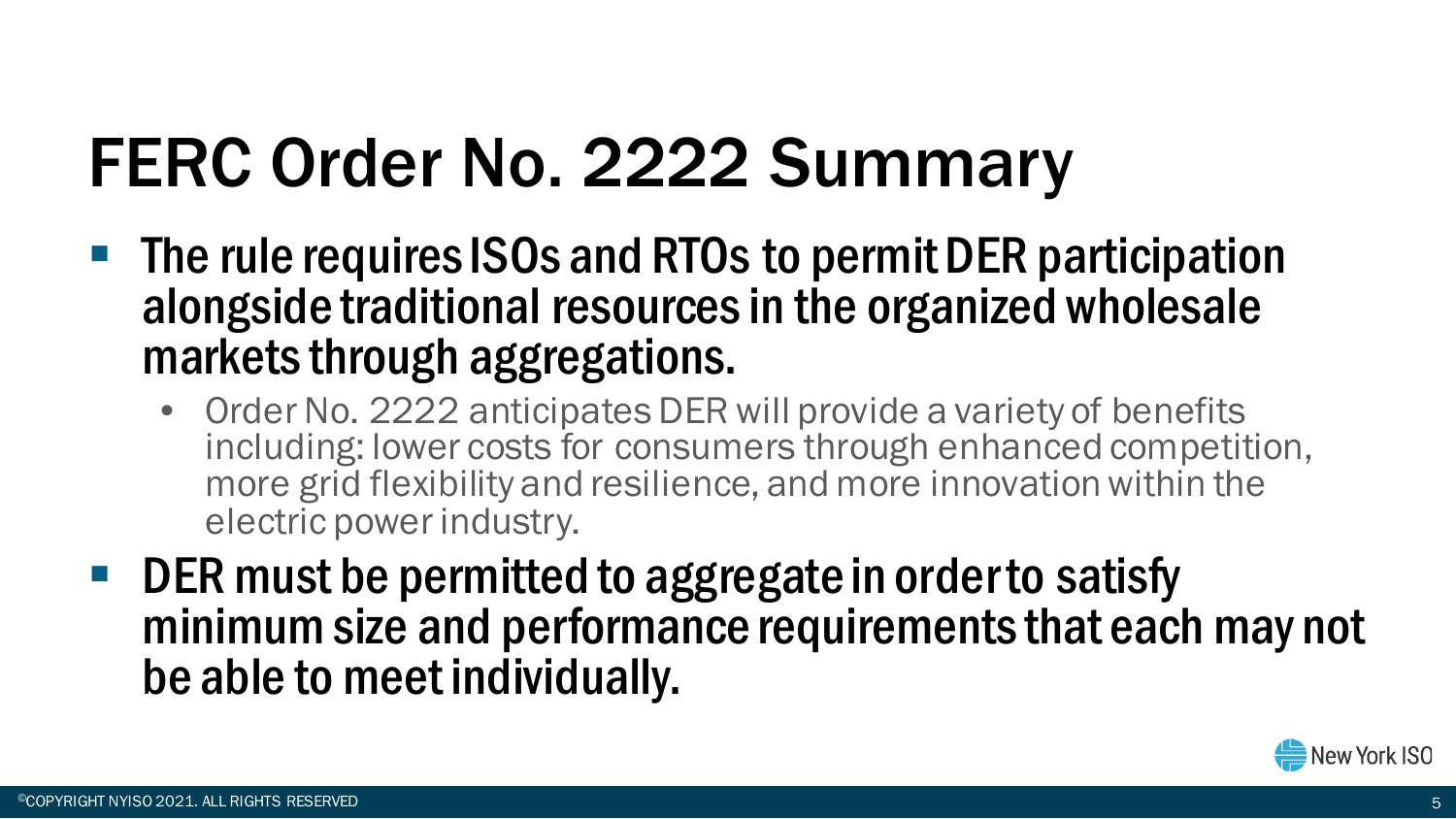## FERC Order No. 2222 Summary (Cont.)

### ■ Each RTO/ISO must have market rules that:

- allow DER aggregations to participate directly in RTO/ISO markets and establish DER aggregators as a type of market participant
- allow DER aggregators to register DER aggregations under one or more participation models that accommodate the physical and operational characteristics of the DER aggregations
- establish a minimum size requirement for DER aggregations that does not exceed 100 kW
- address locational requirements for DER aggregations

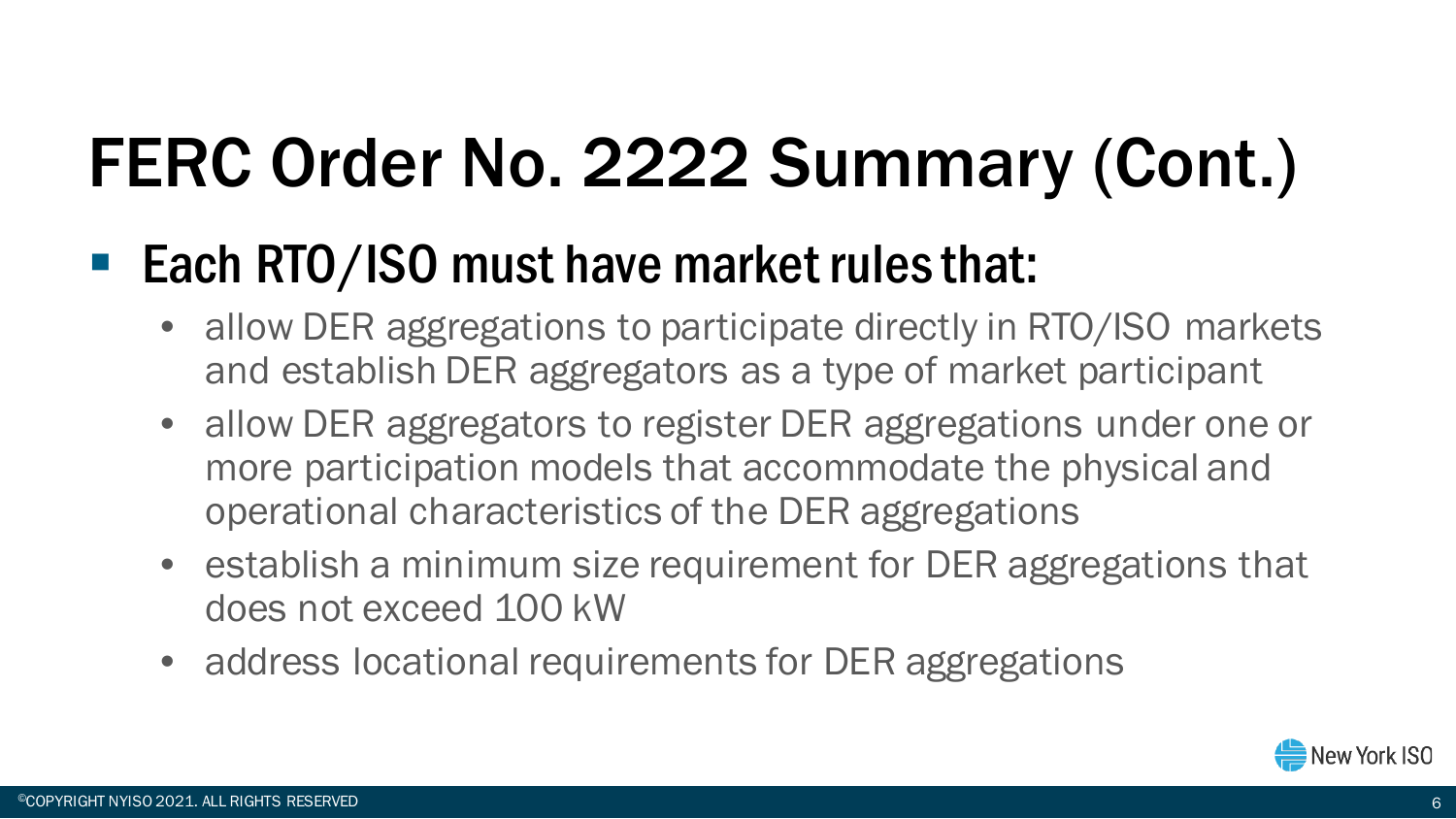## FERC Order No. 2222 Summary (Cont.)

### ■ Each RTO/ISO must have market rules that address:

- distribution factors and bidding parameters for DER aggregations
- information and data requirements for DER aggregations
- metering and telemetry requirements for DER aggregations
- coordination between the RTO/ISO, the DER aggregator, the distribution utility, and the relevant electric retail regulatory authorities
- modifications to the list of resources in a DER aggregation
- market participation agreements for DER aggregators

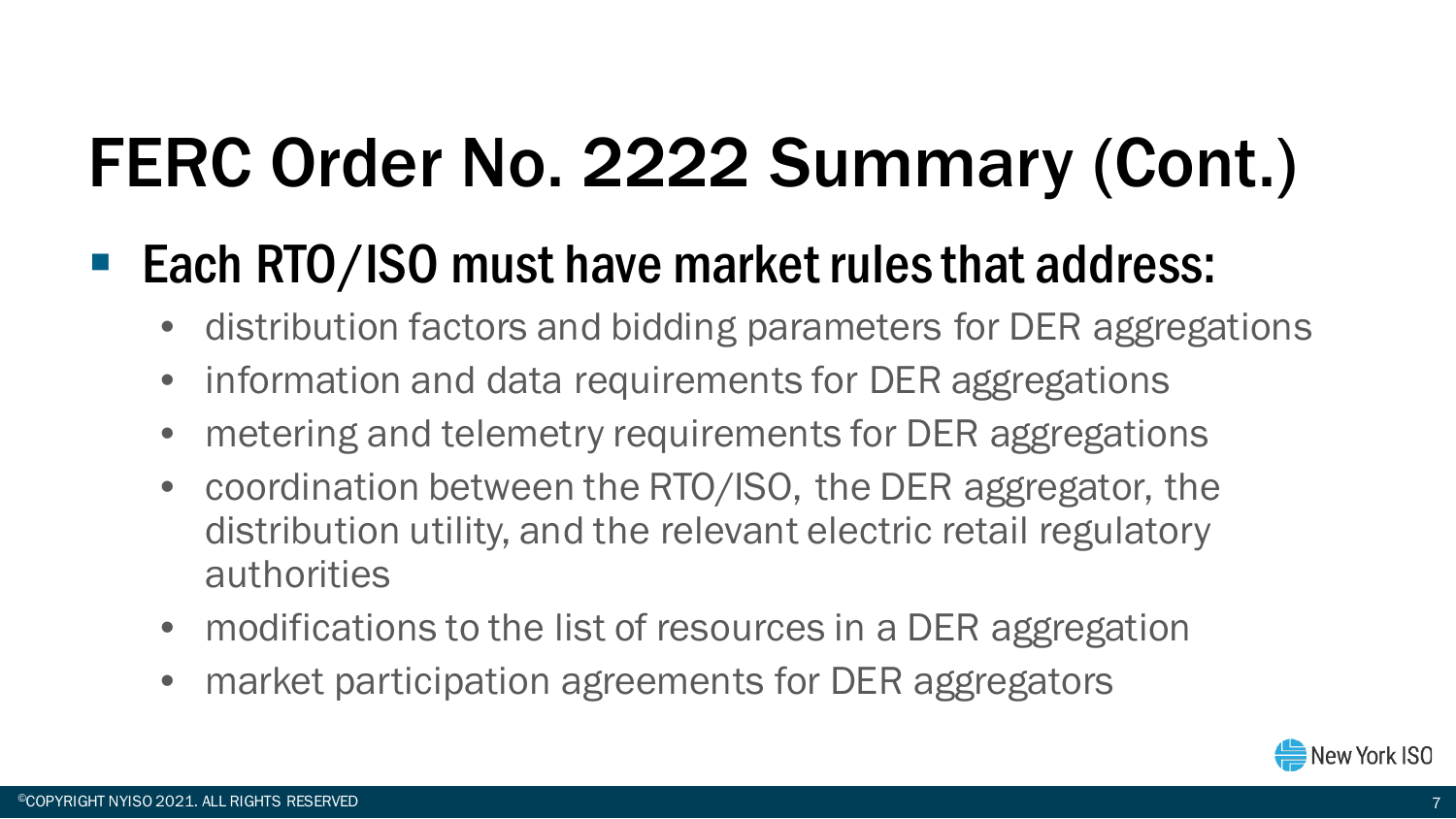## NYISO Requirements

- $\blacksquare$  The NYISO must submit a compliance filing by July 19, 2021, that:
	- describes how its DER participation model complies with Order No. 2222, and
	- proposes additional tariff revisions as necessary.

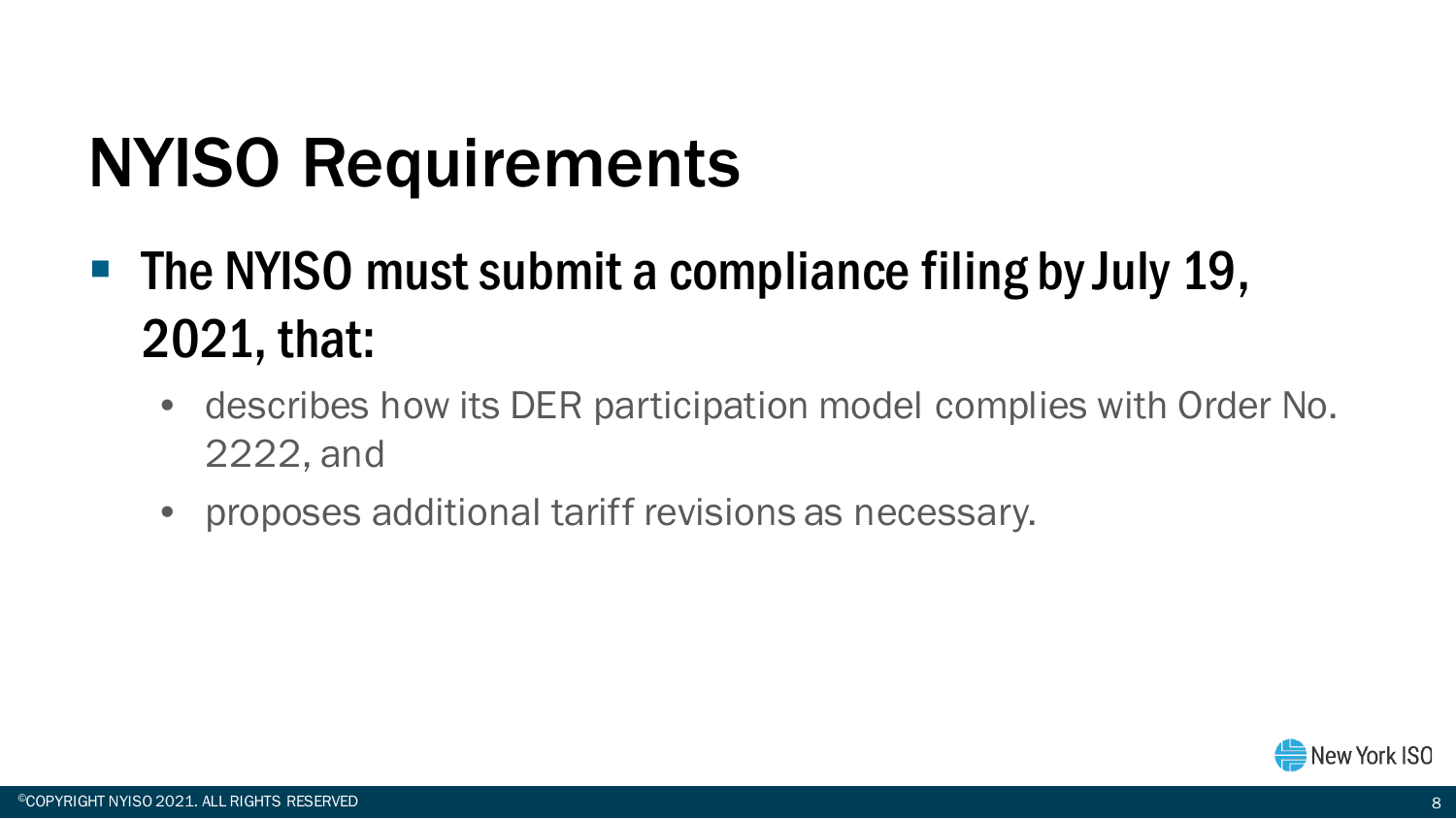# NYISO Compliance Summary

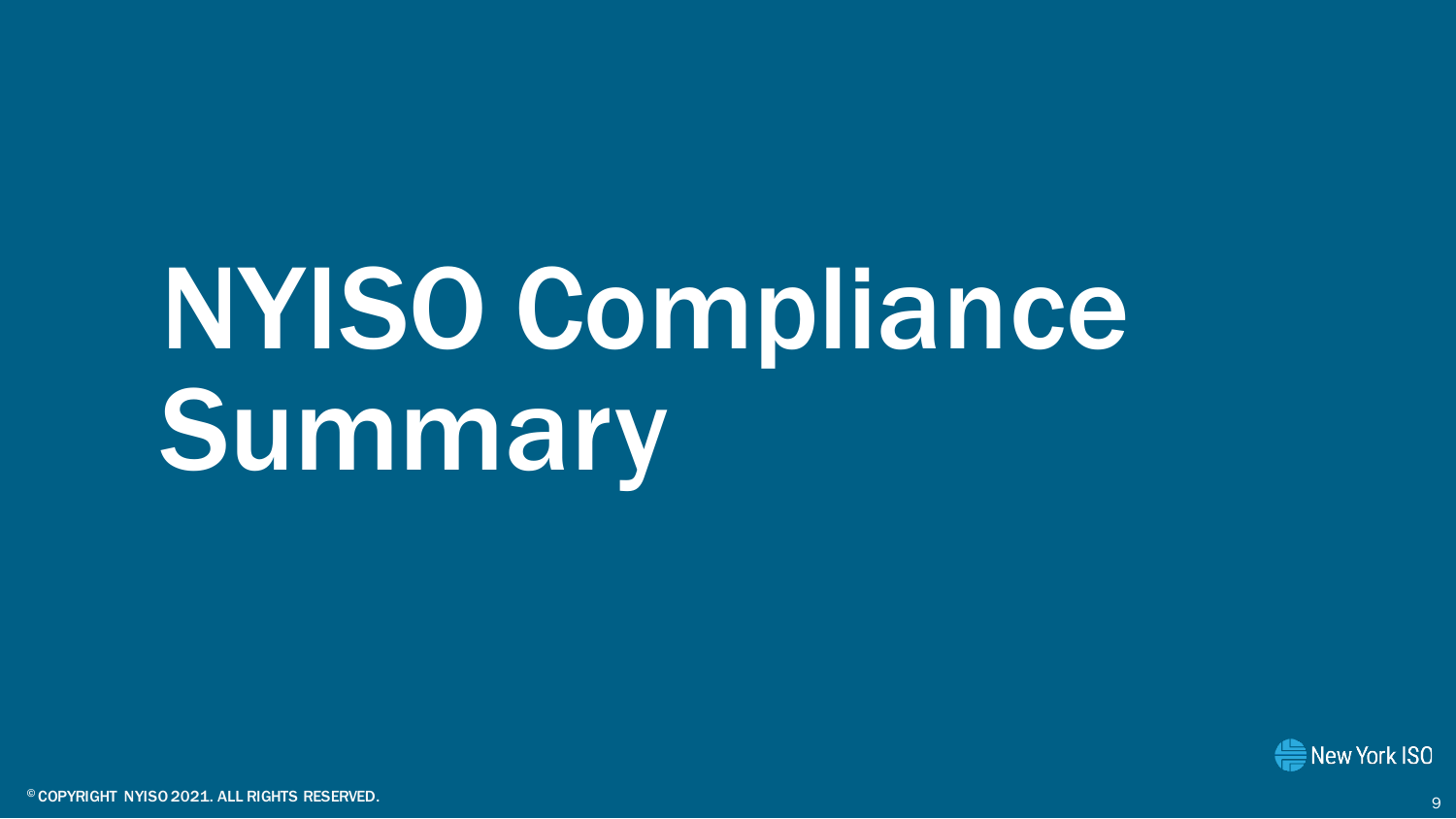## NYISO Compliance

- The NYISO has identified FERC Order No. 2222 directives that necessitate updates to the previously approved NYISO DER market design
- On the following slides, specific directives will be discussed
	- Example text is provided, but does not represent full breadth of each topic under review

#### $\blacksquare$  The NYISO will identify in its compliance filing:

- How the NYISO's approved DER market design complies with the requirements of the Order, and, where necessary
- Tariff modifications address the additional compliance directives

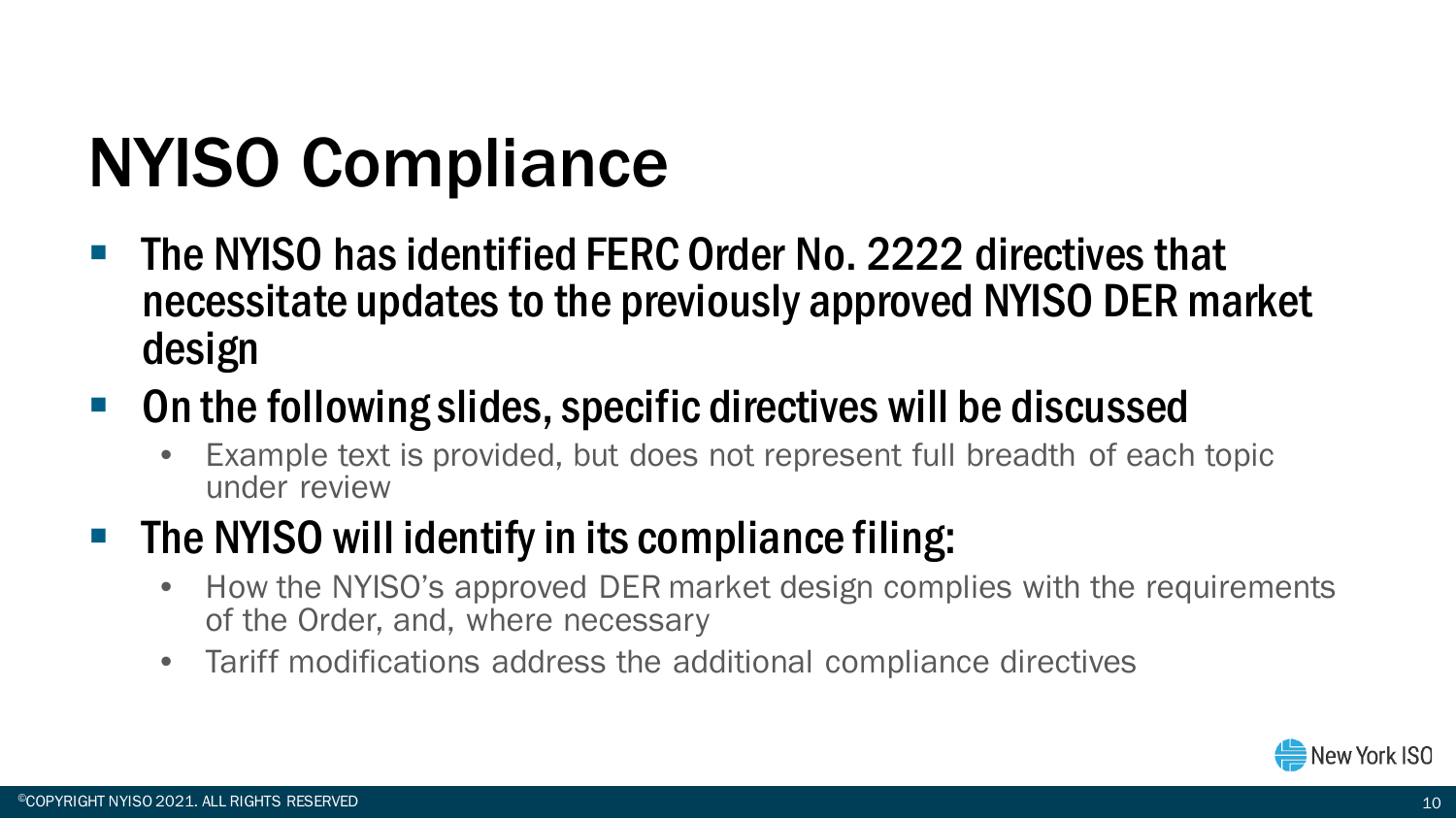### Double Counting of Services– FERC Order 2222

#### FERC Order No. 2222 Paragraphs 159 - 164:

- RTO/ISOs may limit participation of resources in the wholesale markets through an aggregator that receive compensation for the same service as part of another program
- RTO/ISOs are required to:
	- Allow DER that participate in one or more retail programs to participate in the wholesale markets;
	- Allow DER to provide multiple wholesale services; and
	- Develop any appropriate restrictions on DER participation in the wholesale markets, if narrowly designed to avoid counting more than once the services provided by DER.
- "It is appropriate for RTOs/ISOs to place narrowly designed restrictions on the RTO/ISO market participation of DER through aggregations, if necessary, to prevent double counting of services"

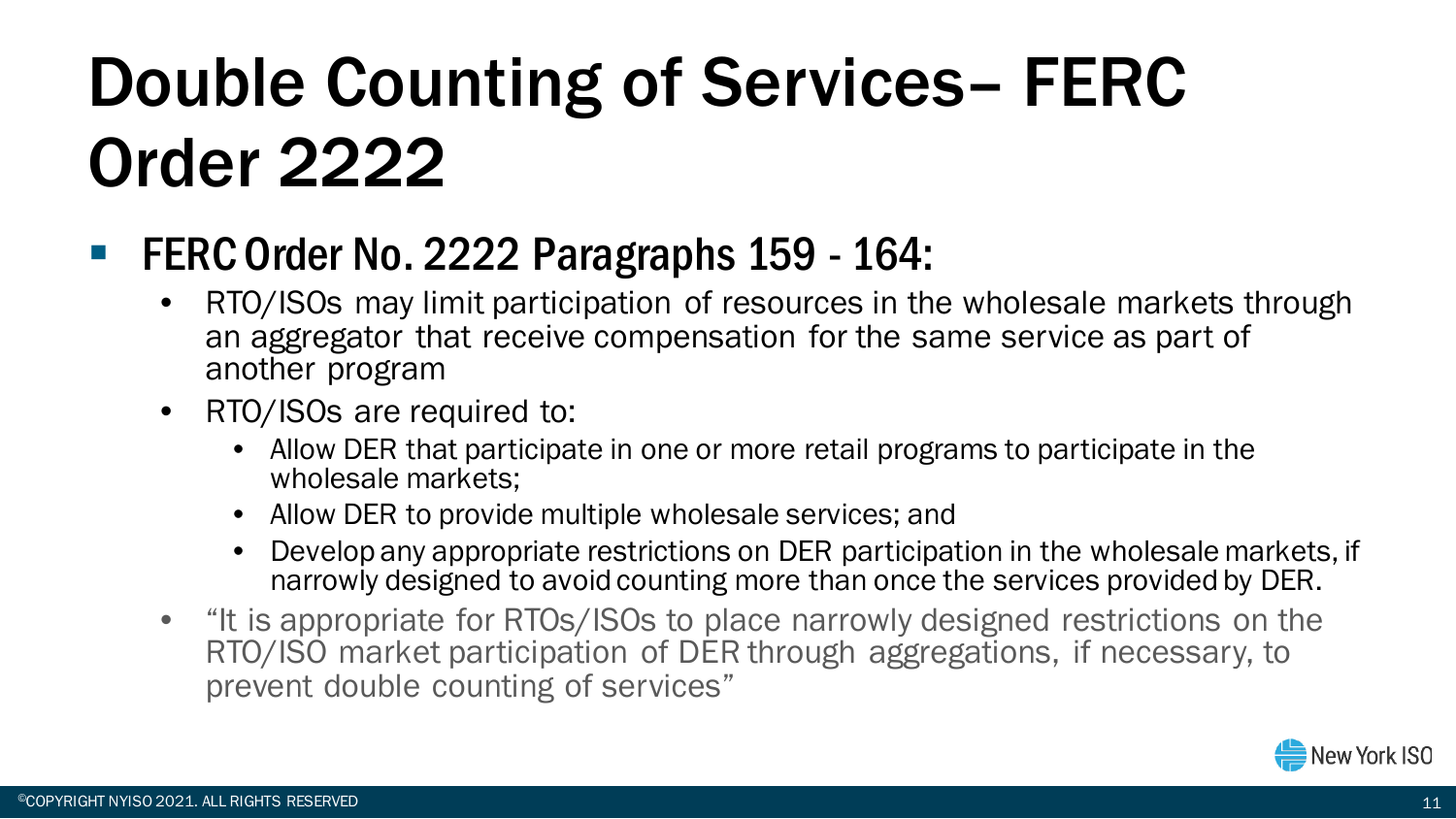## Double Counting of Services– NYISO **Tariff**

- NYISO Dual Participation compensates a Resource for any performance properly bid into the NYISO market software, including retail/non-wholesale performance:
	- "Generators, Demand Side Resources, and Distributed Energy Resources engaged in dual participation must meet all applicable rules and obligations set forth in the ISO Tariffs. Generators, Demand Side Resources, and Distributed Energy Resources operating to meet an obligation outside of the ISO Administered Markets must Bid in a manner that ensures they will be dispatched by the ISO for the market intervals consistent with the manner in which the Resource operates to meet such obligation(s)."1

1 https://www.nyiso.com/regulatory-viewer

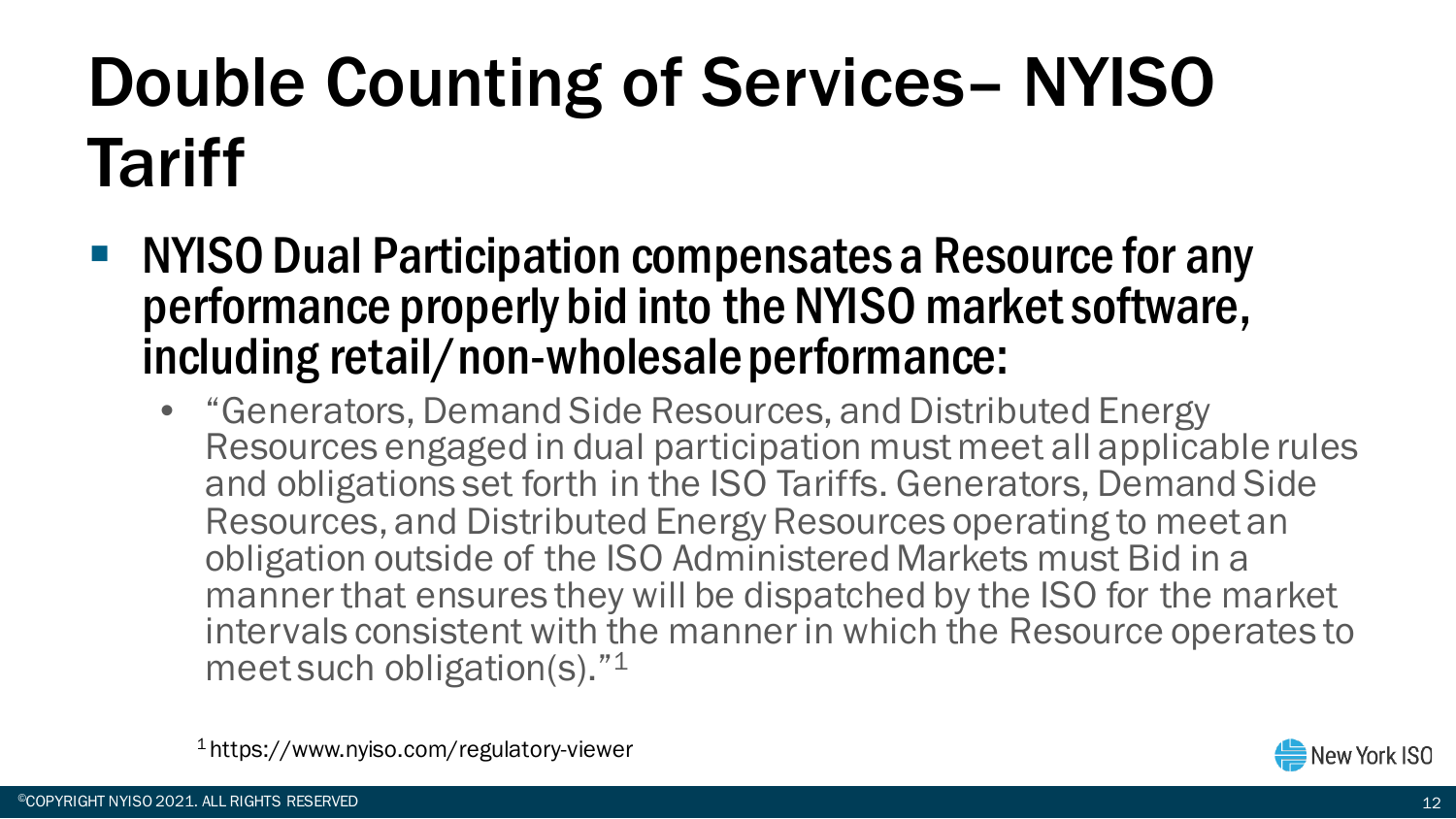## Double Counting of Services – NYISO **Compliance**

- NYISO anticipates modest revisions to the existing tariff
- The NYISO and Joint Utilities are working to identify potential retail programs and wholesale revenue streams that may cause double counting of services

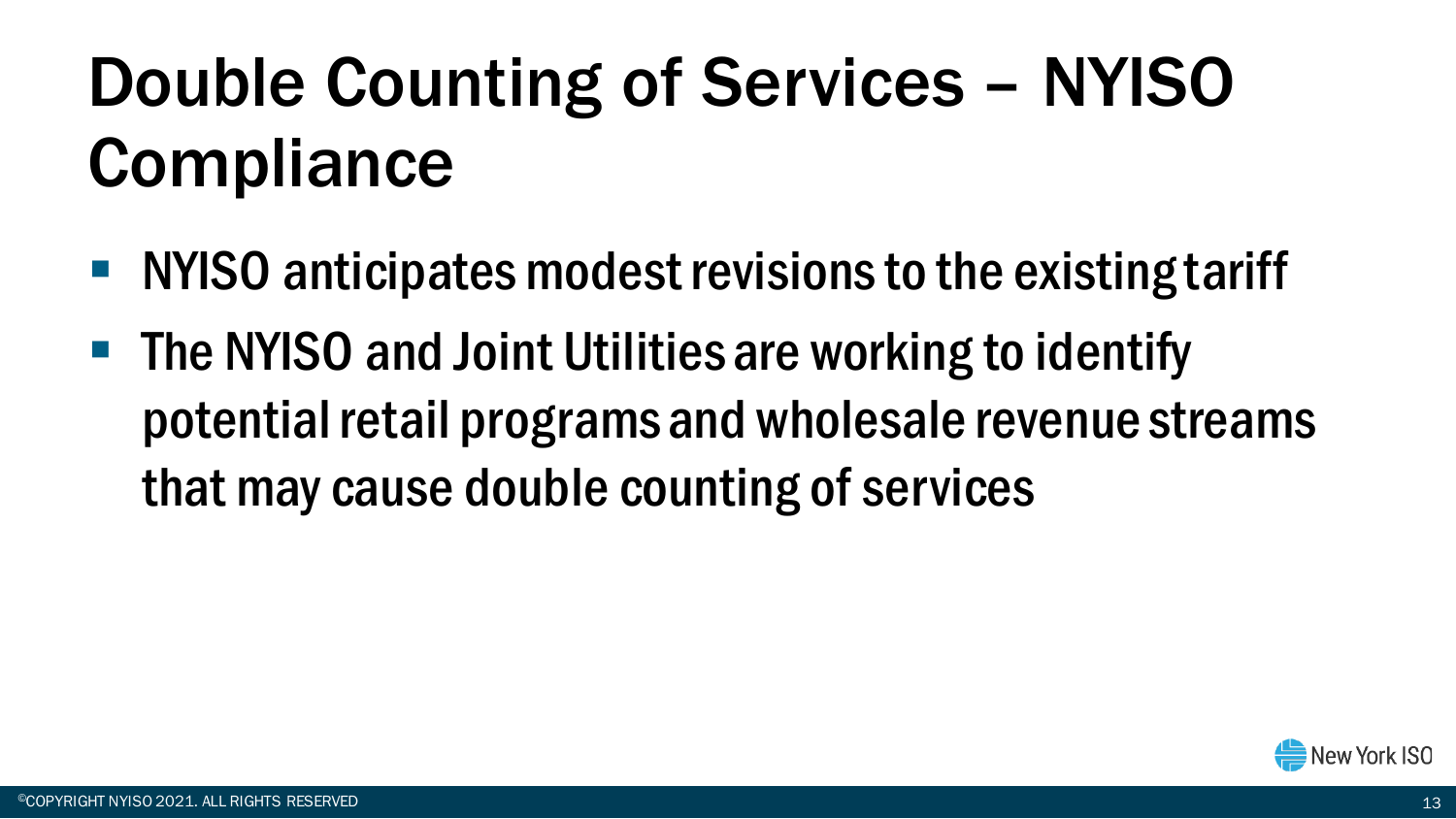### Utility Review – FERC Order 2222

### ■ FERC Order No. 2222 Paragraphs 292 - 299:

• "…each RTO/ISO must coordinate with distribution utilities to develop a distribution utility review process that includes criteria by which the distribution utilities would determine whether (1) each proposed distributed energy resource is capable of participation in a distributed energy resource aggregation; and (2) the participation of each proposed distributed energy resource in a distributed energy resource aggregation will not pose significant risks to the reliable and safe operation of the distribution system."

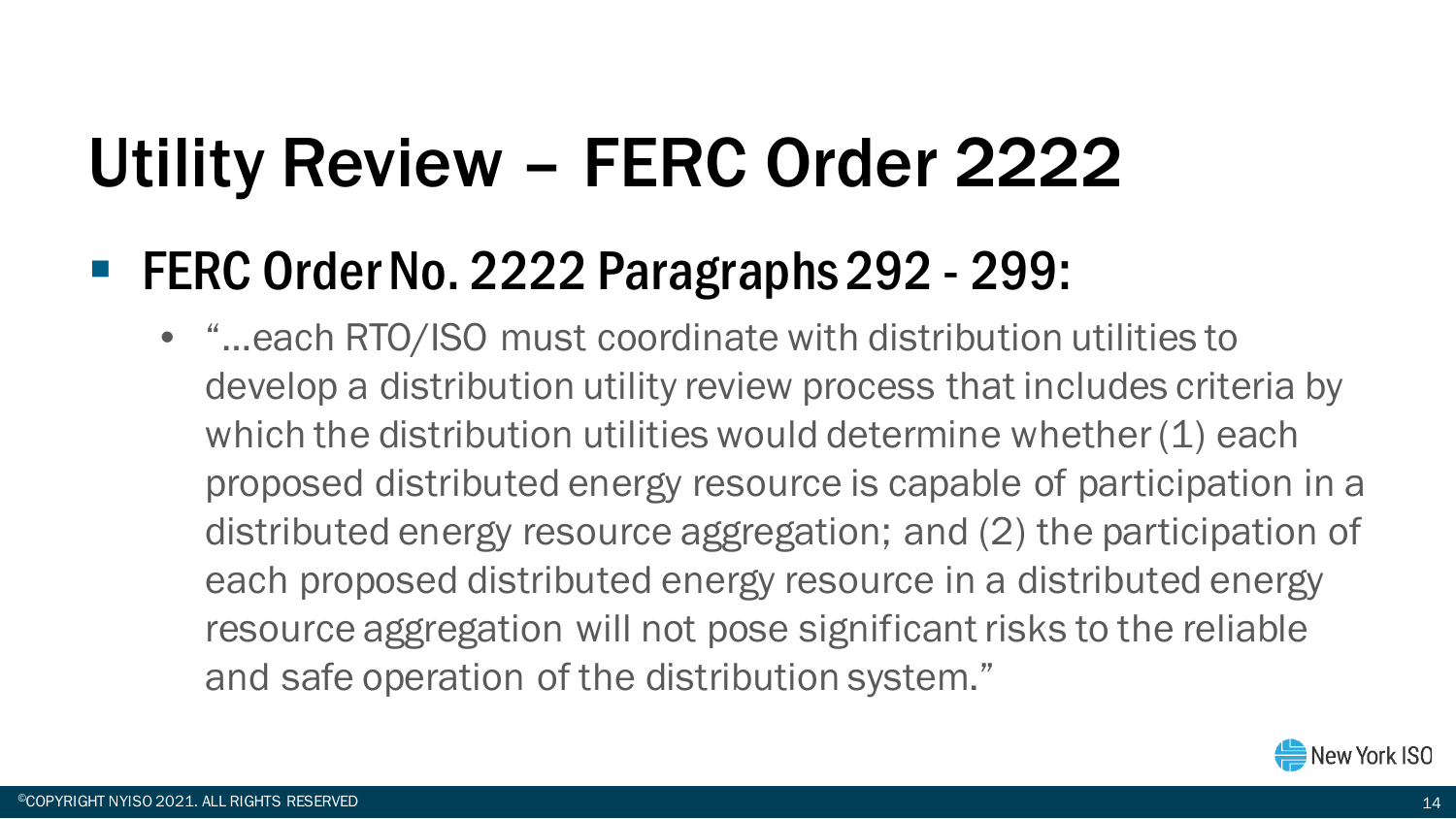## Utility Review – NYISO Tariff

### **NYISO Enrollment:**

• "The Aggregator will also be responsible for registering Aggregations with the NYISO and enrolling the individual facilities in each Aggregation in accordance with ISO Procedures. The NYISO will provide those processes and procedures to stakeholders prior to implementing the new rules for Aggregations."

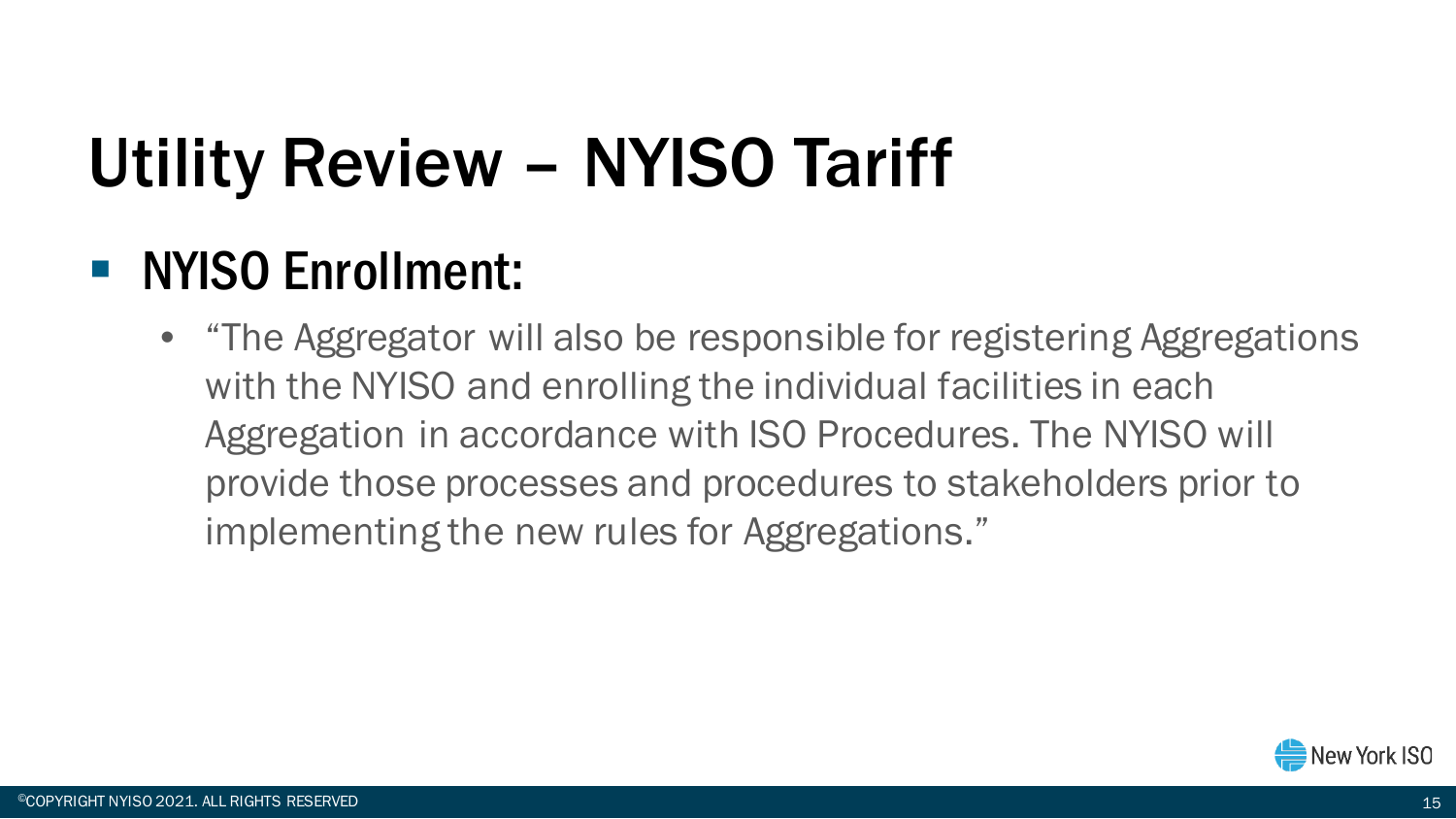## Utility Review – NYISO Compliance

- **The NYISO is developing a utility review process with the Joint** Utilities that will enable each TO to:
	- Conduct reviews of DER intending to participate in the NYISO markets
	- Recommend that the NYISO prohibit a particular DER from participating in the wholesale markets due to distribution – level reliability concerns
- The results of this effort will be described in NYISO's compliance filing, and detailed in NYISO tariff and manuals

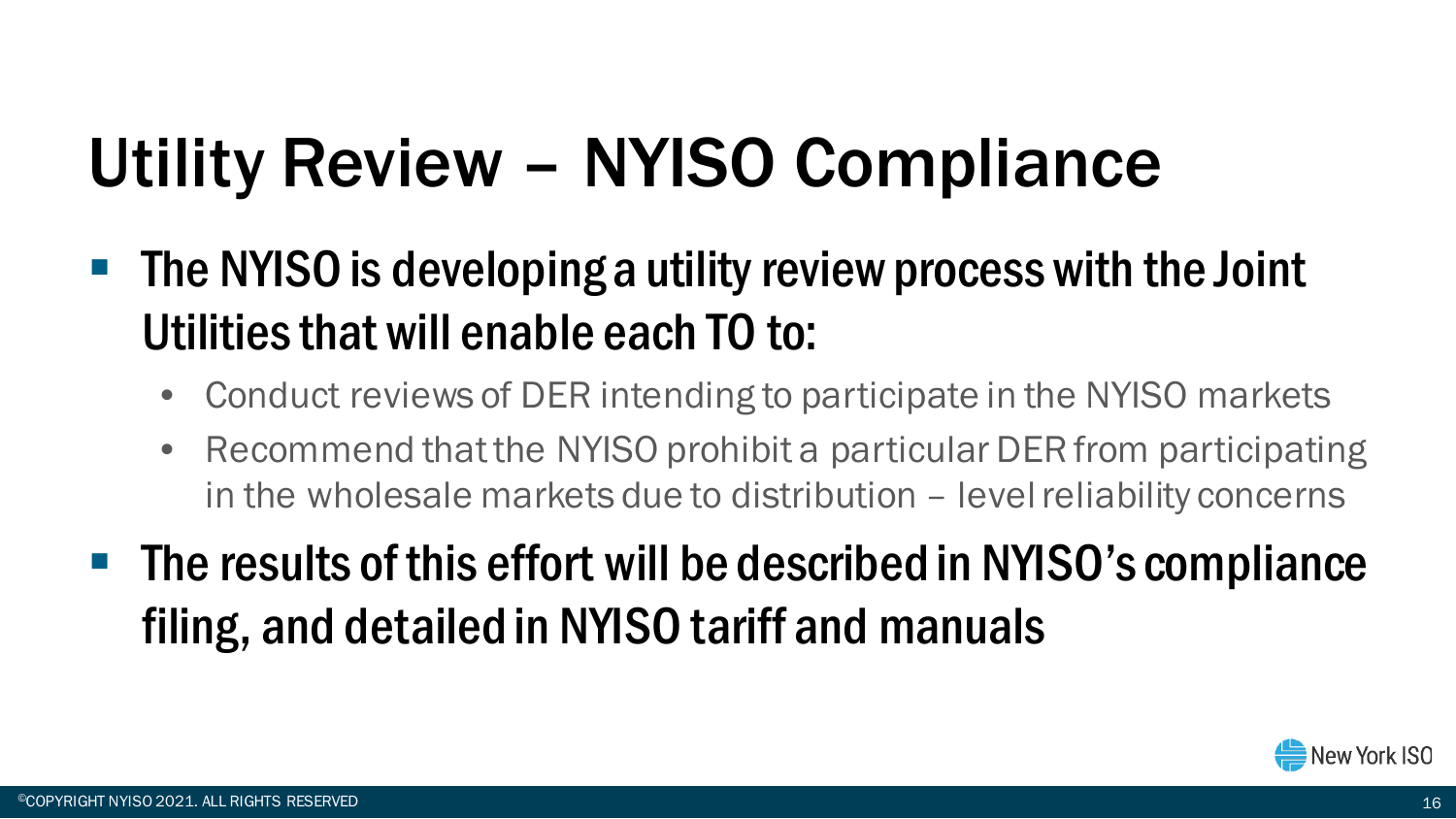## Operational Coordination - FERC Order 2222

#### ■ FERC Order No. 2222 Paragraphs 310 - 312

- RTO/ISOs are required to (i) establish a process for ongoing coordination among the RTO/ISO, the DER, the Aggregator, and the Utility, (ii) require the Aggregator to report modifications to capabilities due to distribution system-related issues, and (iii) include coordination protocols and processes that permit a distribution utility to override RTO/ISO dispatch of a DER Aggregation when necessary to maintain the reliable and safe operation of the distribution system.
- "These processes that allow distribution utilities to override RTO/ISO dispatch must be contained in the tariff and must be non-discriminatory and transparent but still address distribution utility reliability and safety concerns. We find these operational coordination requirements will maximize the availability of the distributed energy resource aggregation consistent with the reliable and safe operation of the distribution system."

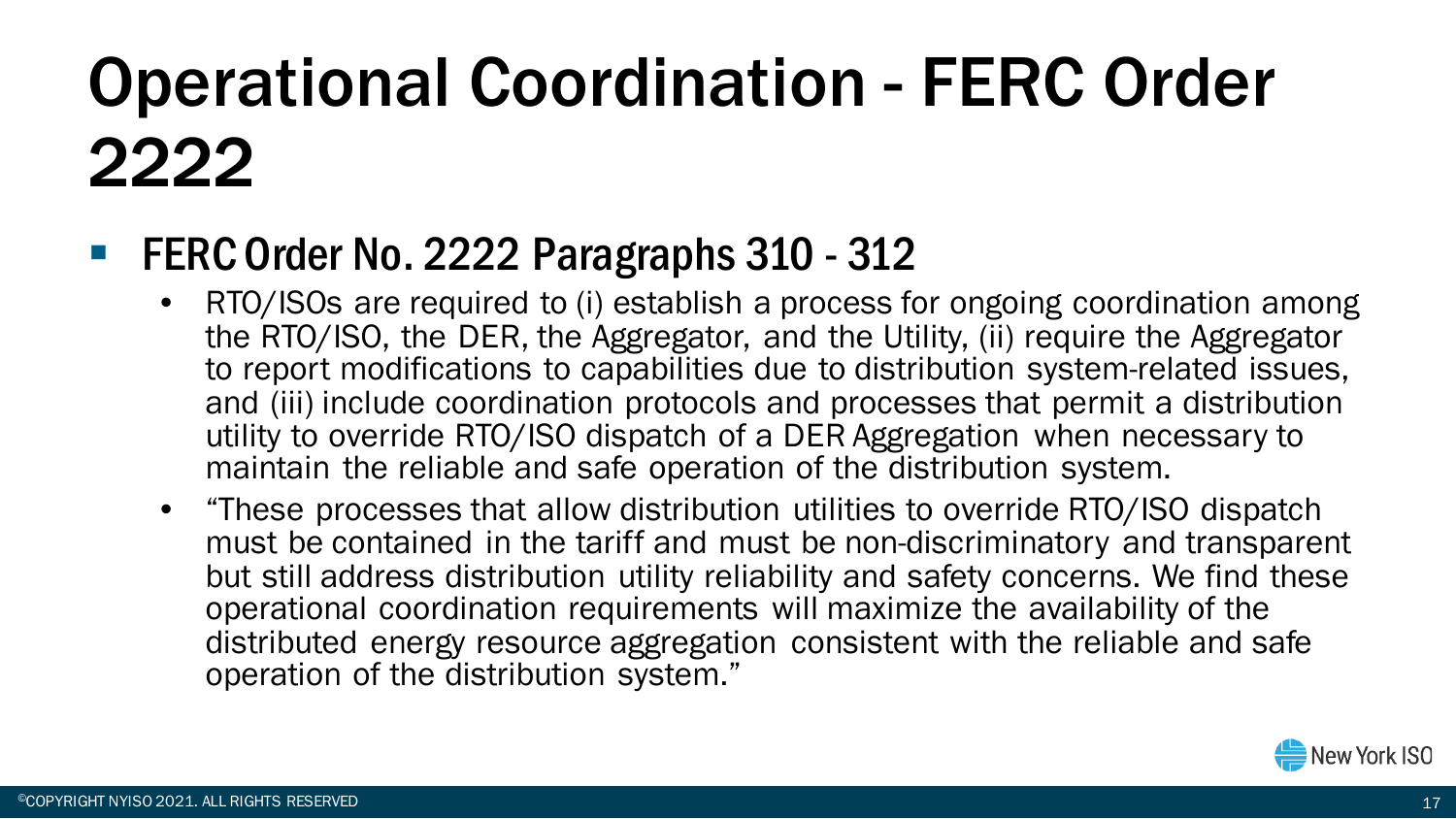### Operational Coordination – NYISO Tariff

- **The NYISO's approved DER market design defined a real-time** operational coordination procedure to support compliance with these directives:
	- "The ISO and Transmission Owners shall coordinate scheduling and dispatch for all Generators, Demand Side Resources, and Distributed Energy Resources engaged in Dual Participation giving priority to minimizing the magnitude of reliability impacts and to resolving actual impacts over predicted impacts. The ISO has the final authority to determine schedules for resources engaged in Dual Participation."
	- Additional details can be found in NYISO manuals.

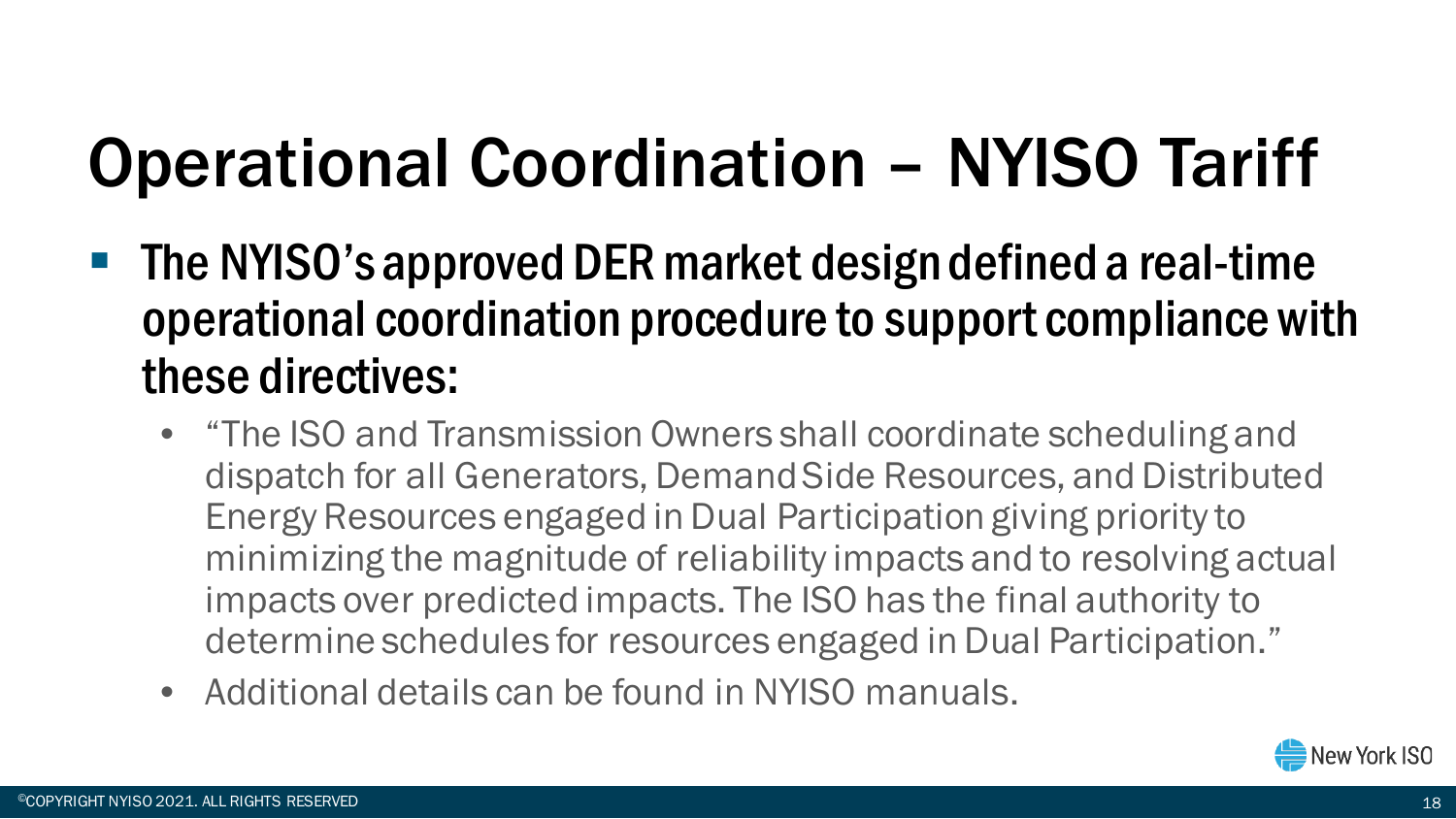## Operational Coordination – NYISO **Compliance**

- NYISO will continue working with the JU to refine tariff language regarding Operational Coordination to meet Order 2222 Requirements:
	- NYISO tariff requires operational coordination between Transmission Owners and the ISO to ensure both Transmission and Distribution System reliability
		- ISO maintains control of Aggregations, but entity (TO or NYISO) with the larger need will be allowed control of said Resources

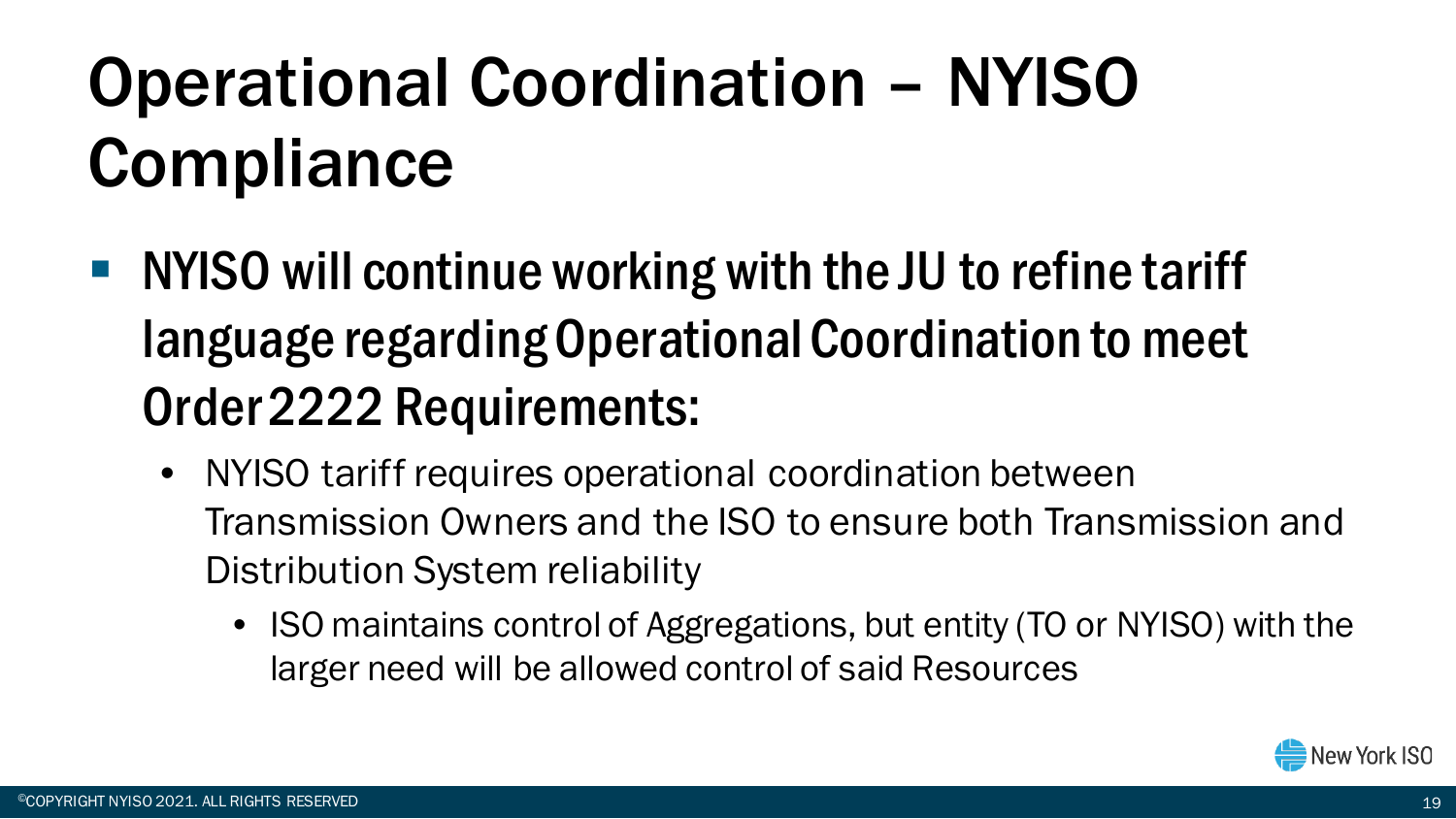### Small LSE Opt – In – FERC Order 2222

### ■ FERC Order No. 2222 Paragraphs: 8, 56 - 67

- LSE's serving <4 million MWh of load annually will be required to opt – in to NYISO DER program
- Order 2222 Paragraph 64: "Specifically, we determine that customers of utilities that distributed 4 million MWh or less in the previous fiscal year may not participate in distributed energy resource aggregations unless the relevant electric retail regulatory authority affirmatively allows such customers to participate in distributed energy resource aggregations."

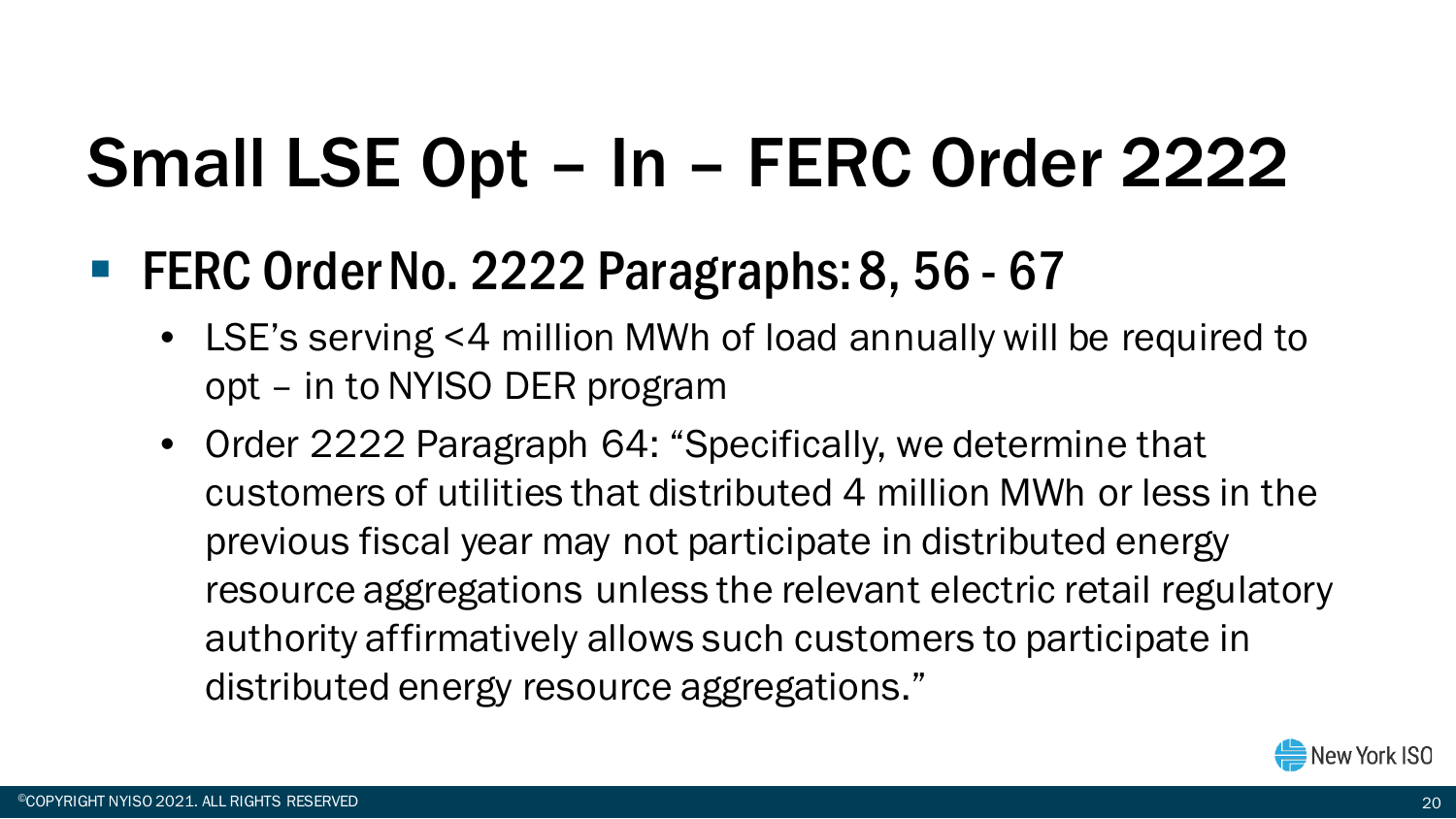### Small LSE Opt – In – NYISO Compliance

**NYISO's Compliance Filing will include language** supporting FERC's LSE Opt – In directive

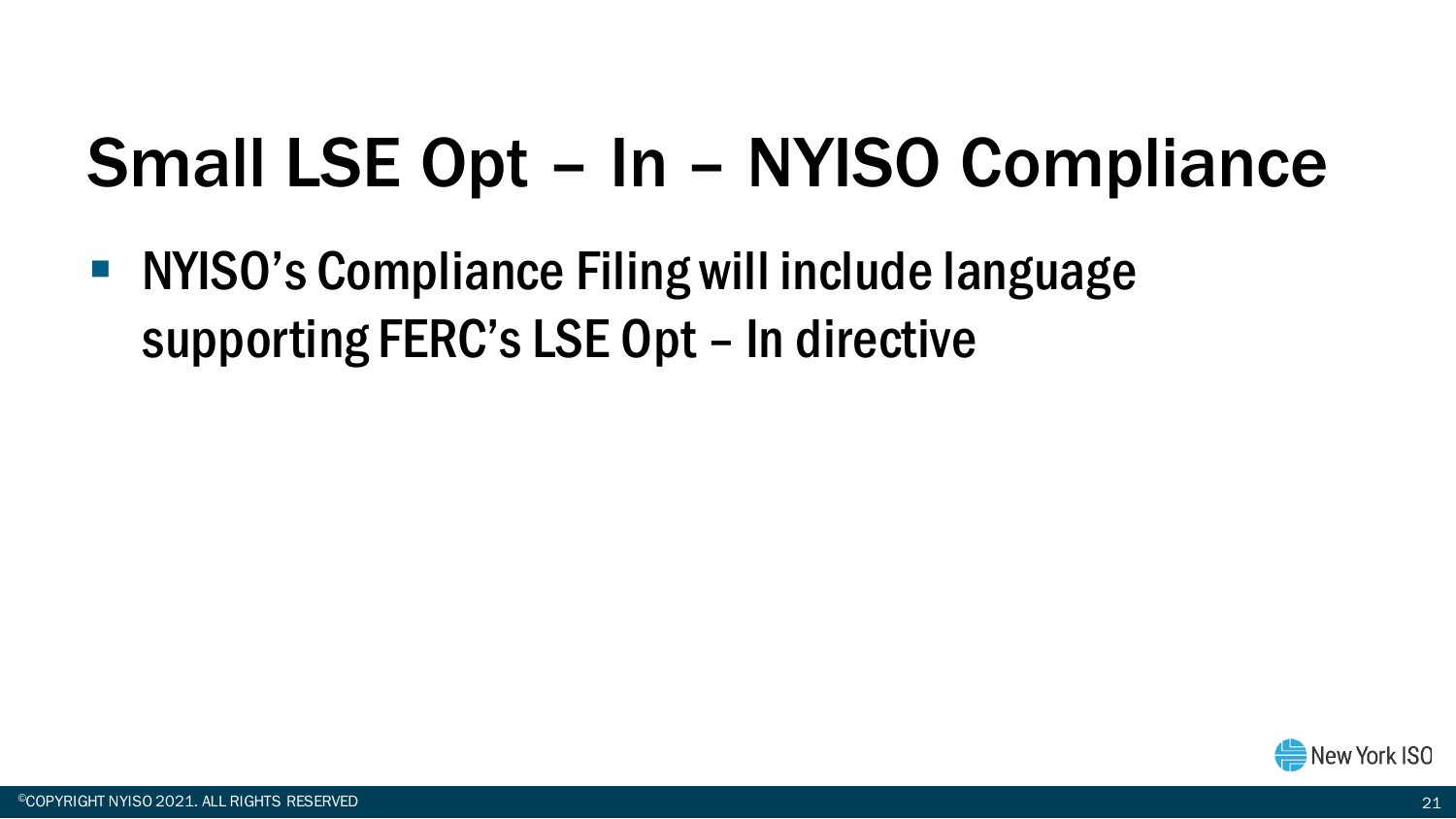### Interconnection – FERC Order 2222

### ■ FERC Order No. 2222 Paragraphs 90-104

- The Commission declined "to exercise jurisdiction over the interconnections of distributed energy resources to distribution facilities for those distributed energy resources that seek to participate in RTO/ISO markets exclusively as part of a distributed energy resource aggregation"
	- Therefore, the interconnection of a DER for the exclusive purpose of participating in a DER aggregation will not constitute a "first interconnection" under the "first use" test.

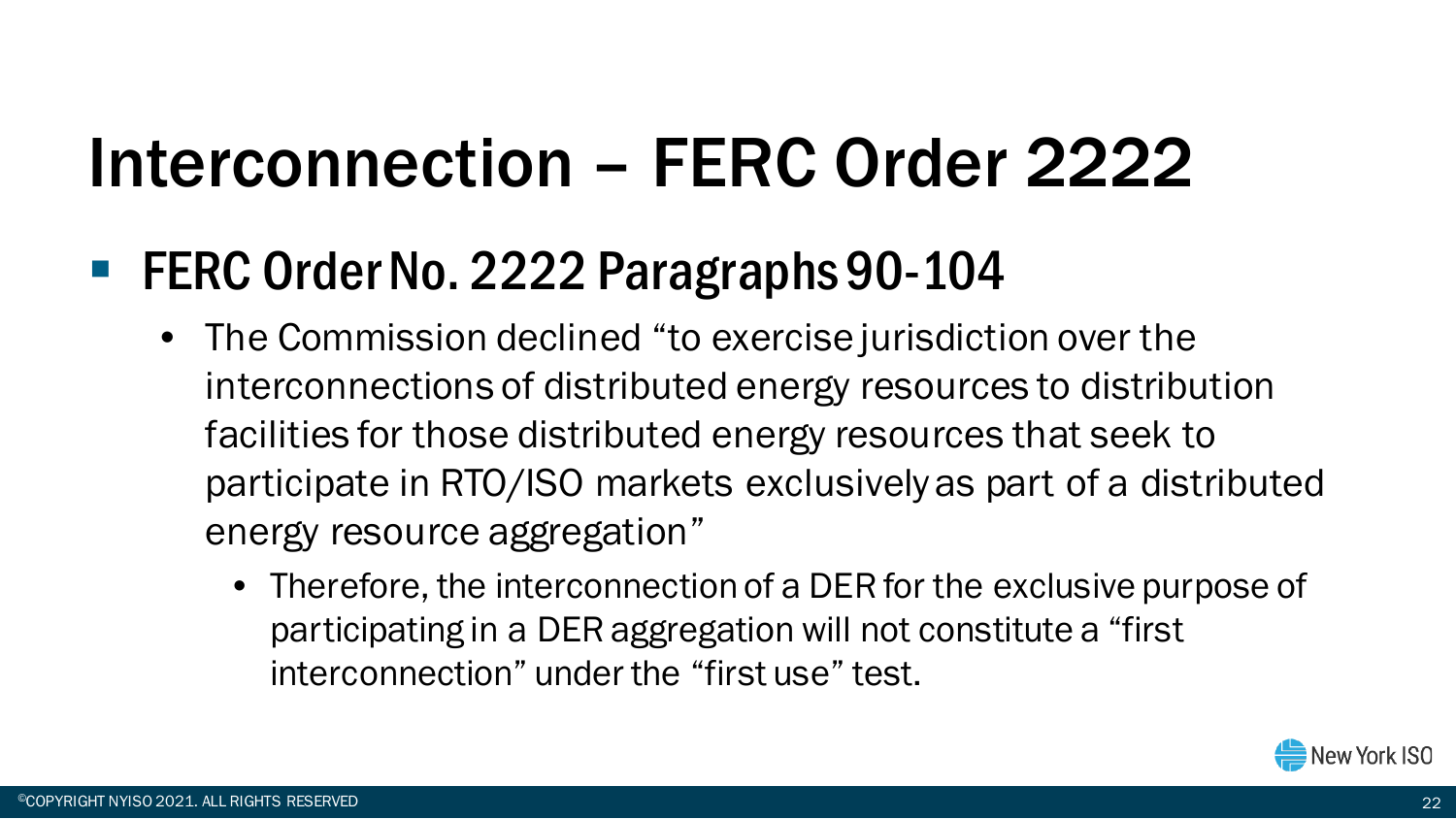### Interconnection – NYISO Tariff

■ NYISO will amend its tariff to support the FERC Order No. 2222 requirement that a DER intending to participate solely in the Energy market via Aggregation does not constitute a 'first use' of the distribution facility

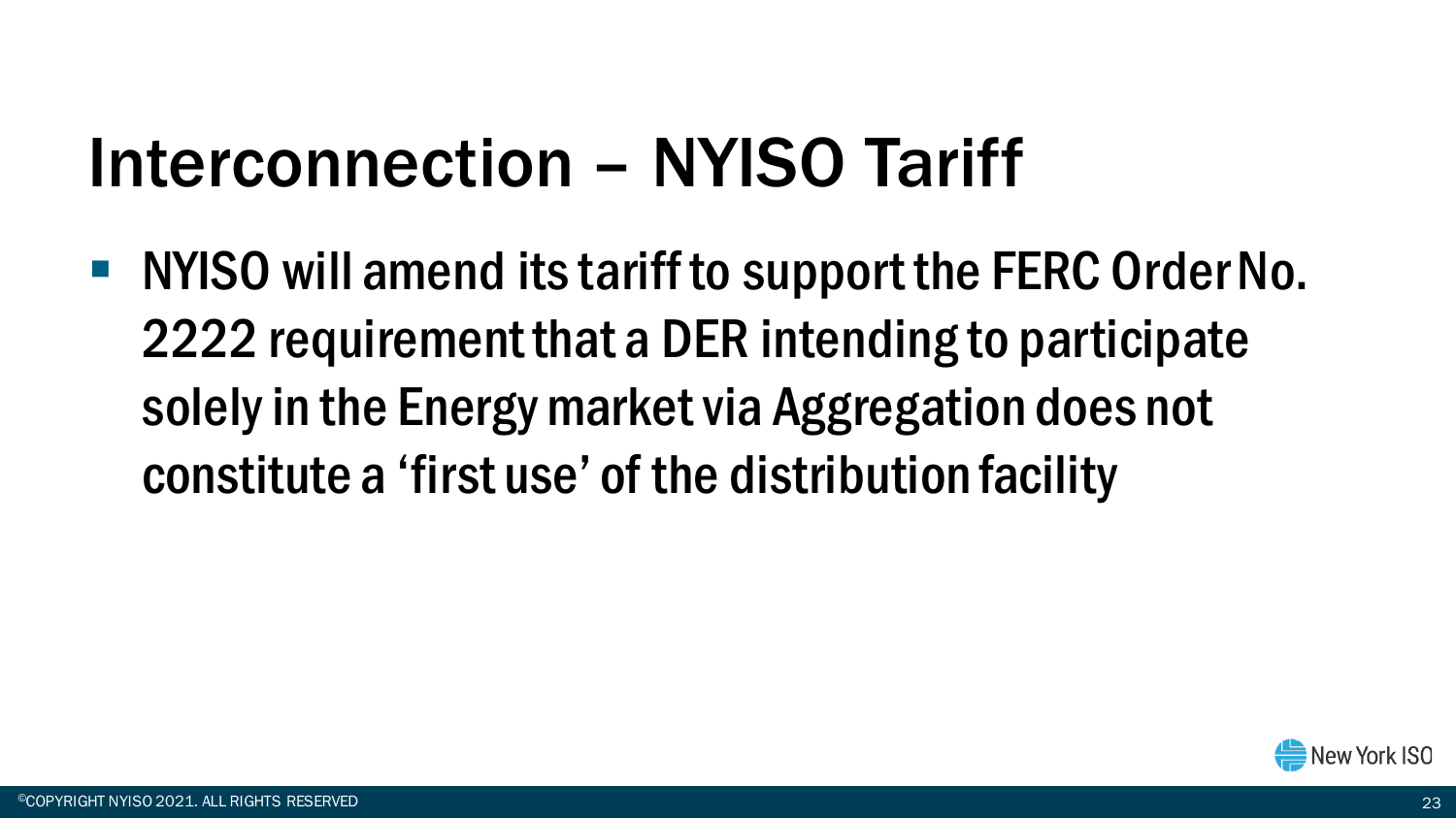### Interconnection – NYISO Compliance

- **The NYISO understands the following from FERC Order 2222:** 
	- NYISO interconnection studies are not required for DER seeking to participate solely in the *Energy* markets by way of Aggregation
		- Distribution--level DER interconnection for this purpose does not constitute a "first use" (i.e., a facility participating solely as part of a DER Aggregation does not make the facility/line "FERC jurisdictional" for interconnection purposes
	- DER seeking to provide Capacity via Aggregation (i.e. seeking CRIS rights) will still be required to obtain CRIS through the NYISO interconnection procedures, including a deliverability evaluation for units larger than 2 MW
- If a DER seeks to participate *outside* the context of an Aggregation, and the resource is interconnecting to a facility/line on which there is already a wholesale generator, the resource will be subject to the NYISO Interconnection procedures NYISO is in the process of amending existing interconnection tariff requirements for compliance

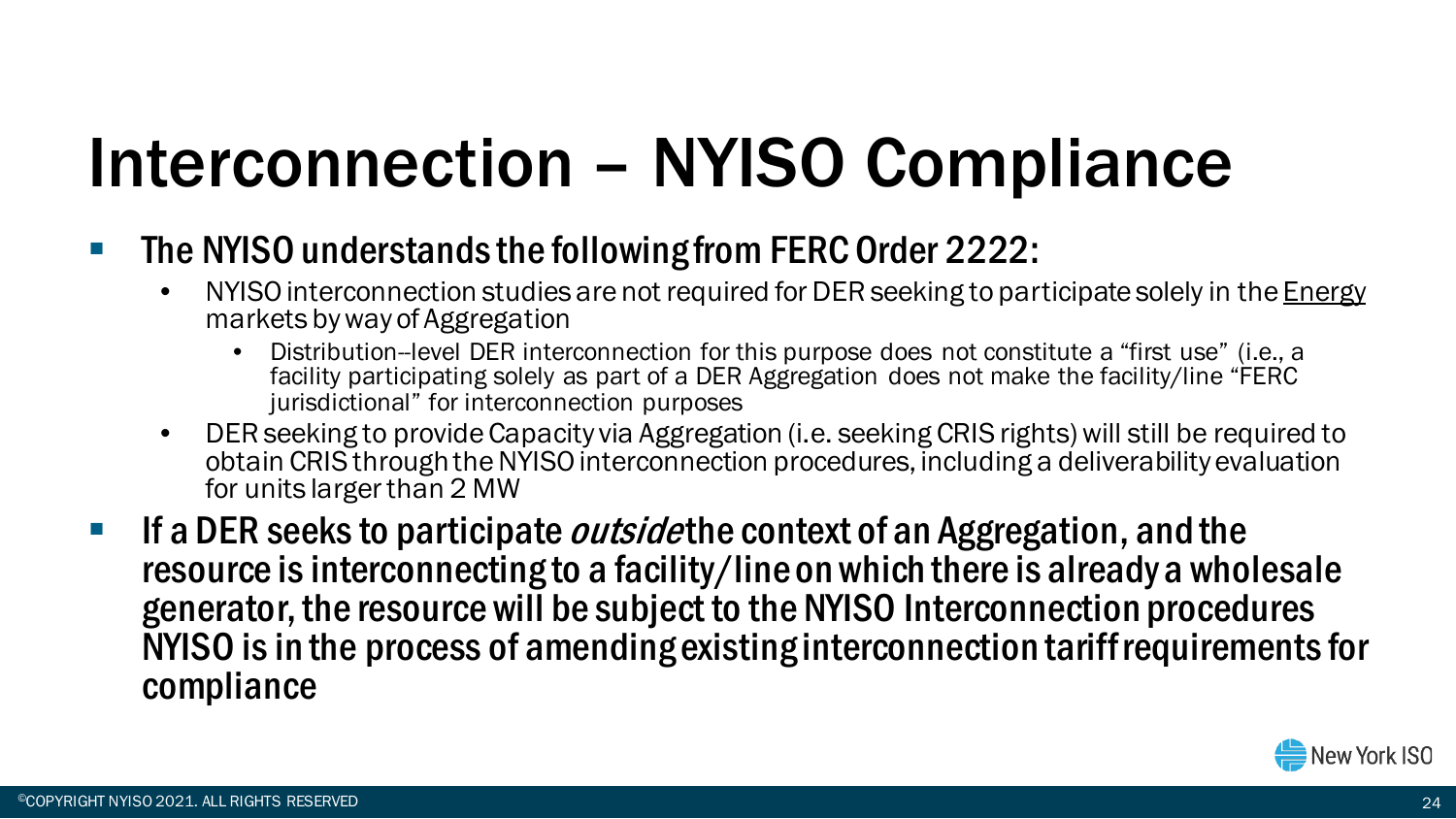## Aggregation of One – FERC Order 2222

### ■ FERC Order No. 2222 Clause(s): 185, 186

• "Each RTO/ISO [must] revise its tariff to allow a single qualifying distributed energy resource to avail itself of the proposed distributed energy resource aggregation rules by serving as its own distributed energy resource aggregator"

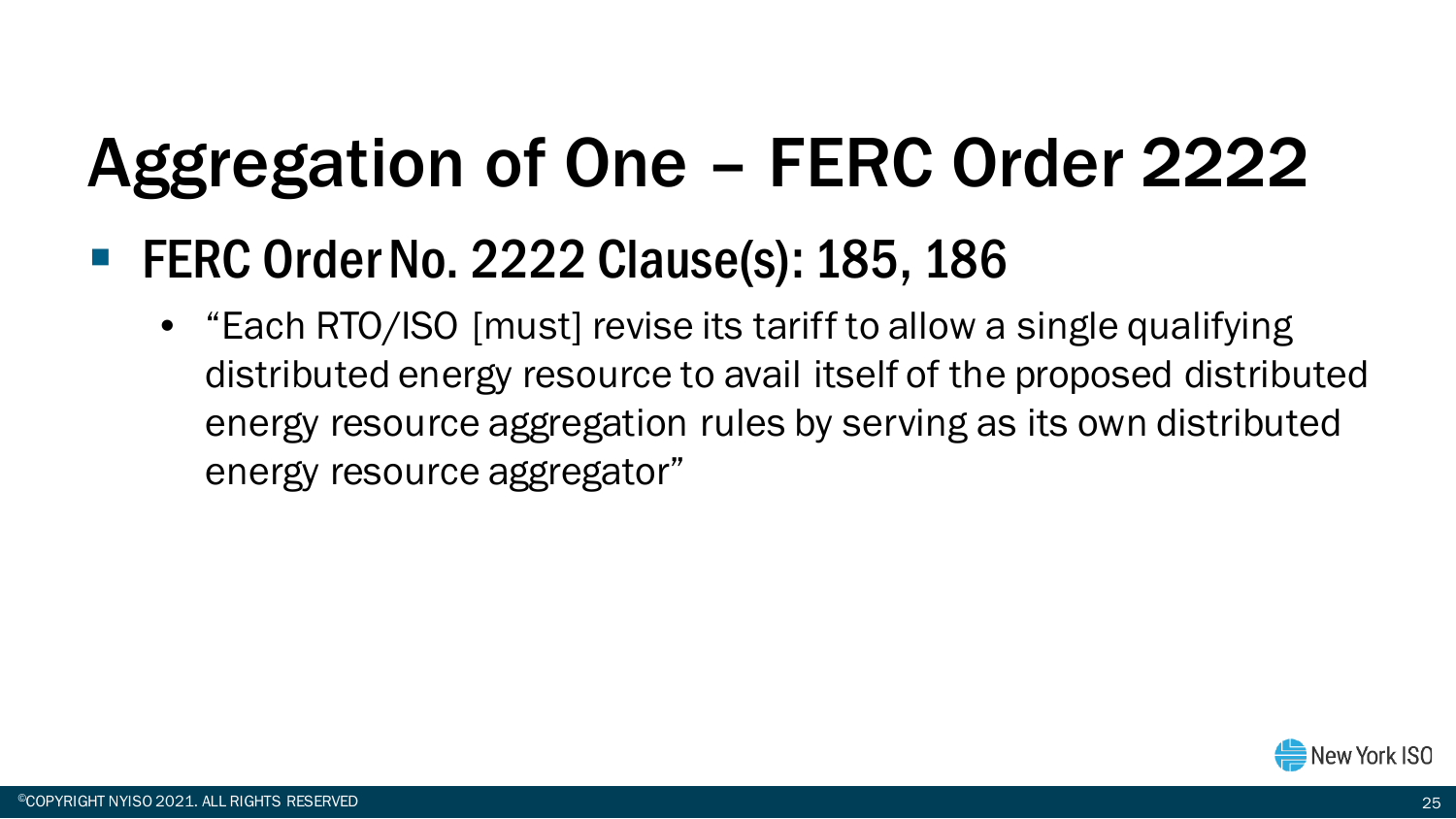### Aggregation of One – NYISO Tariff

■ NYISO presently allows Demand Response Facilities to form DER Aggregations of One, and ESR Participation down to 100 kW

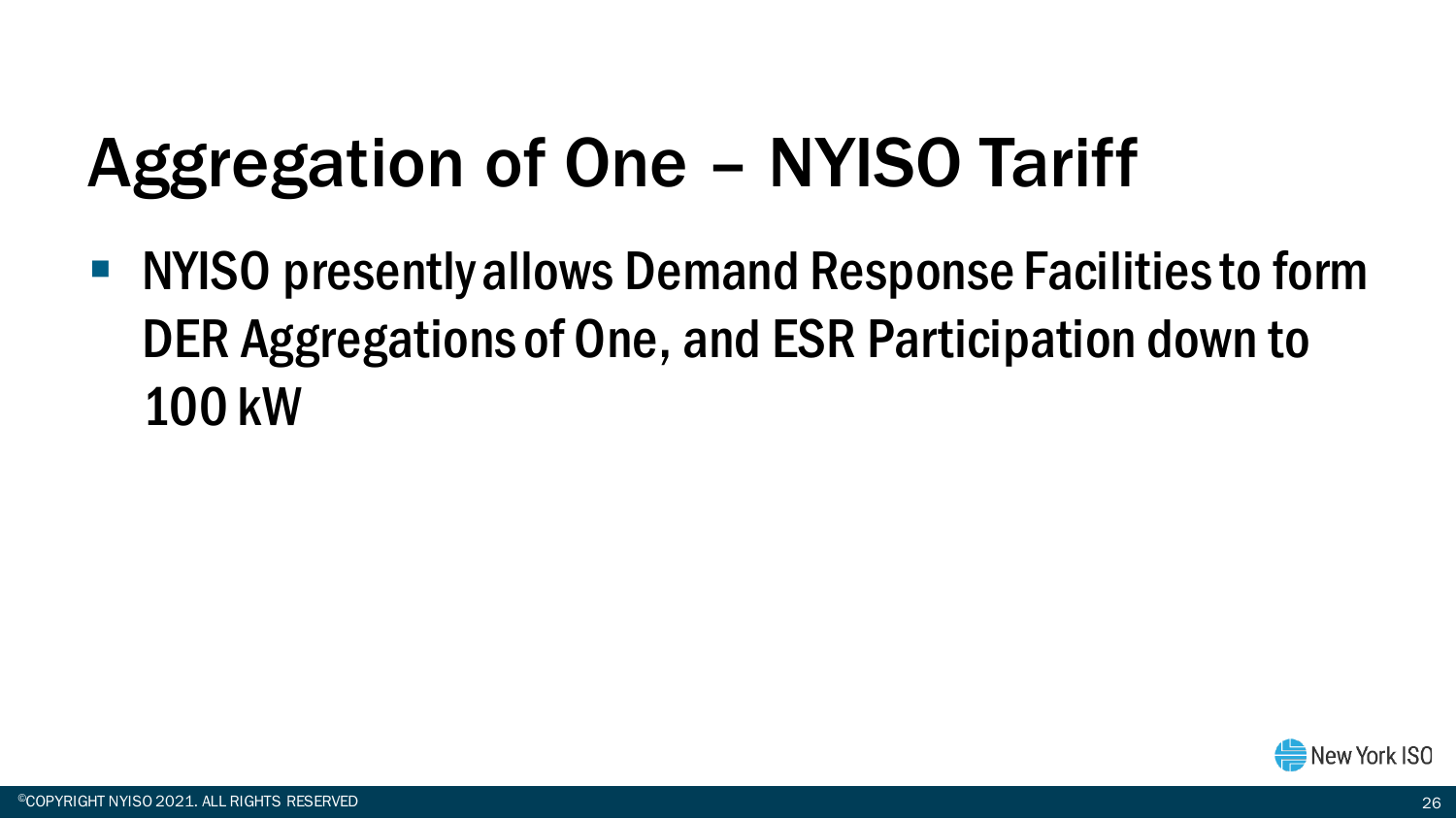### Aggregation of One – NYISO Compliance

- NYISO will continue to analyze impact of expanding Aggregation of One eligibility to other Resource Types
- Will include updates in Compliance Filing and updated Tariff language

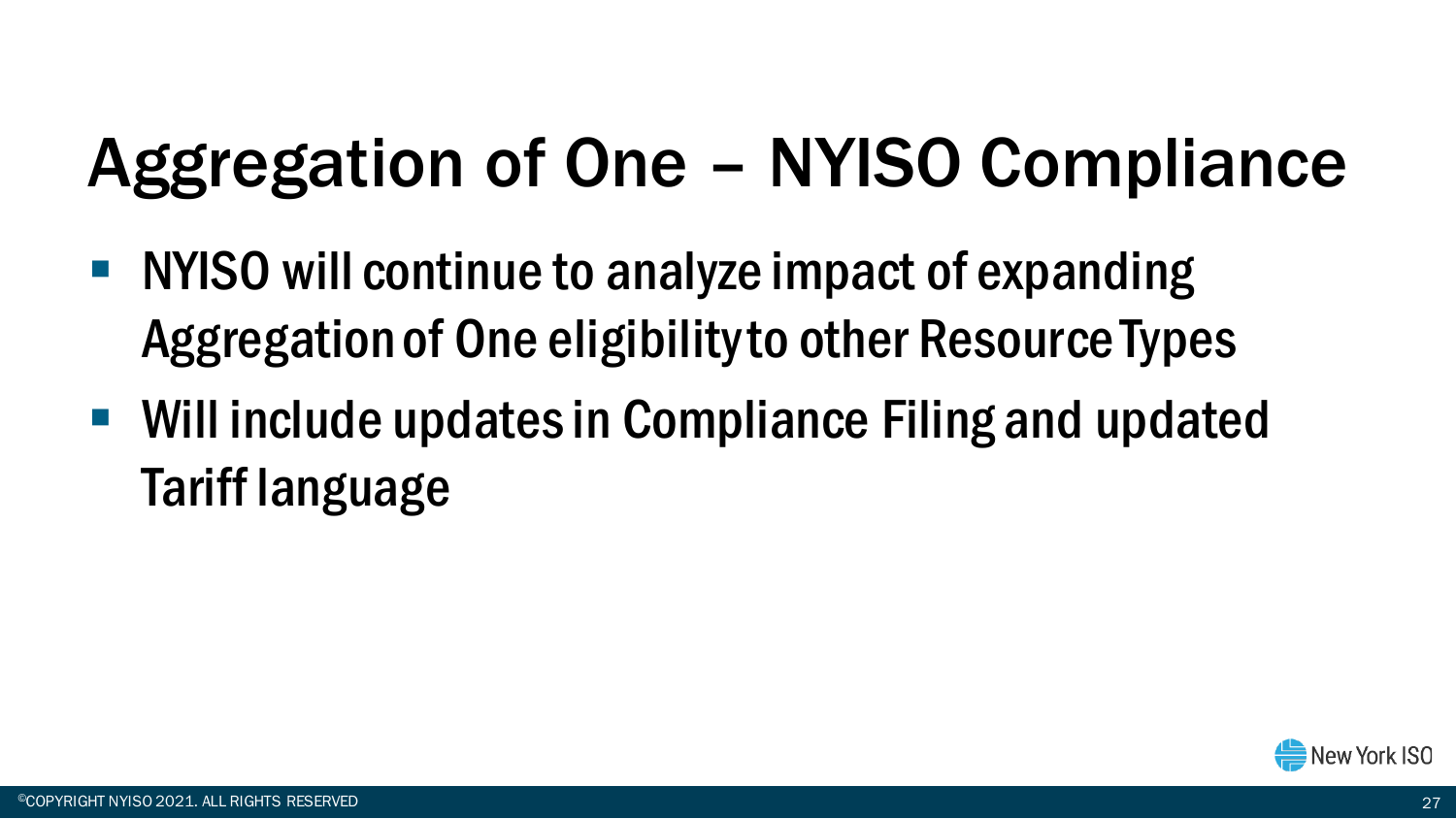# Next Steps

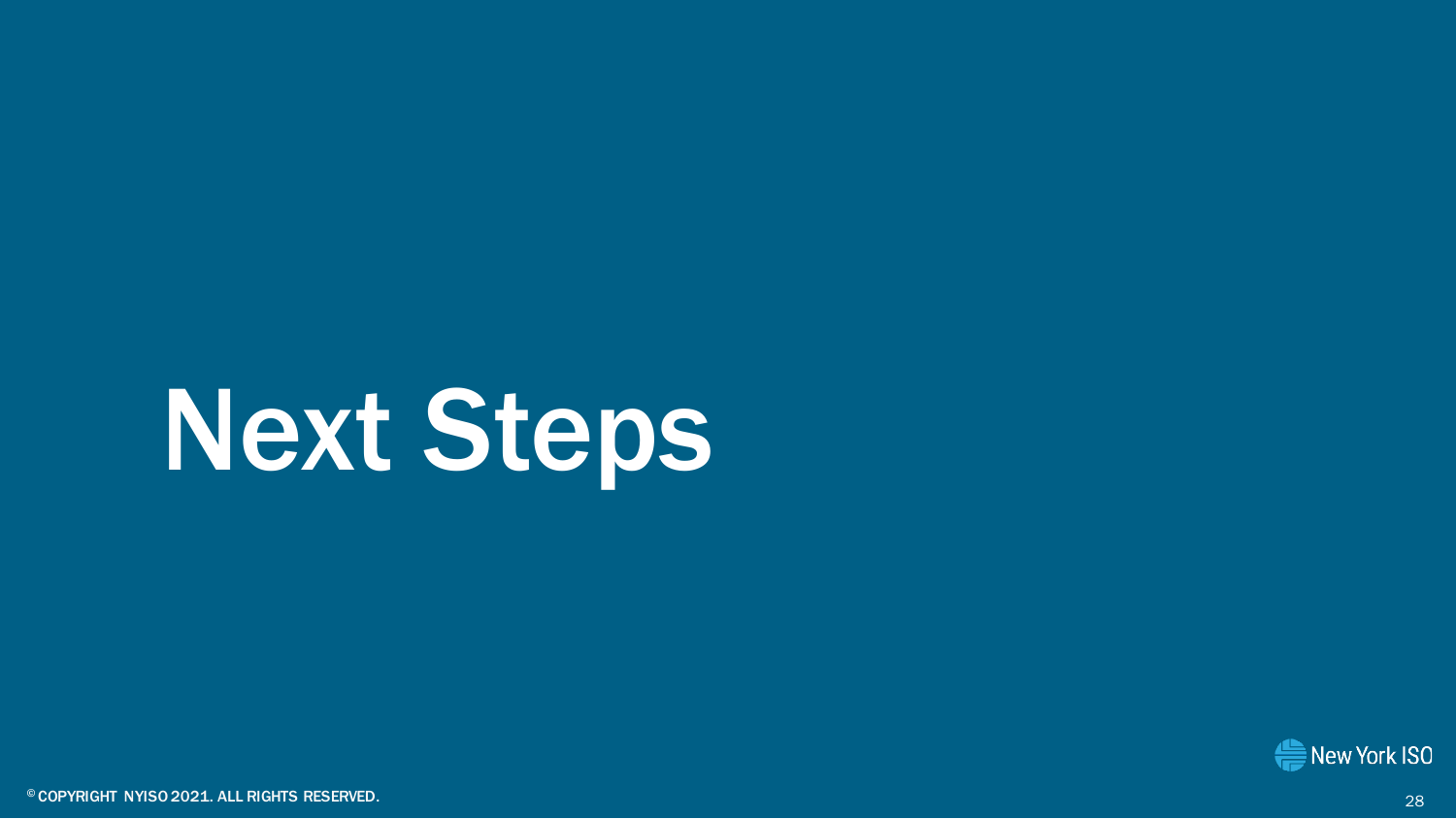### Next Steps

- Answer follow up questions from today's discussion
- NYISO FERC Order No. 2222 Compliance Filing Due Date: July 19th, 2021

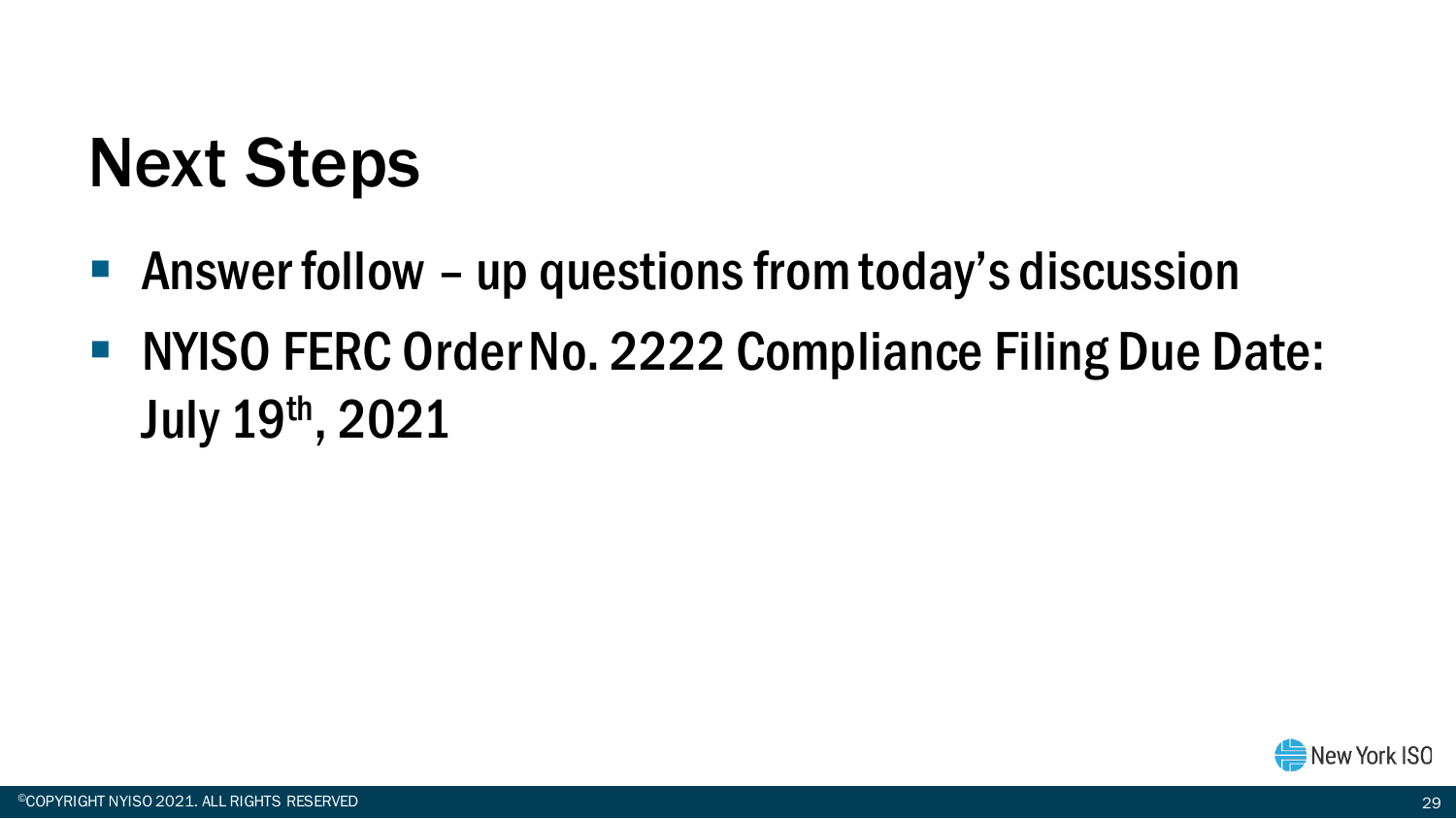# Questions?